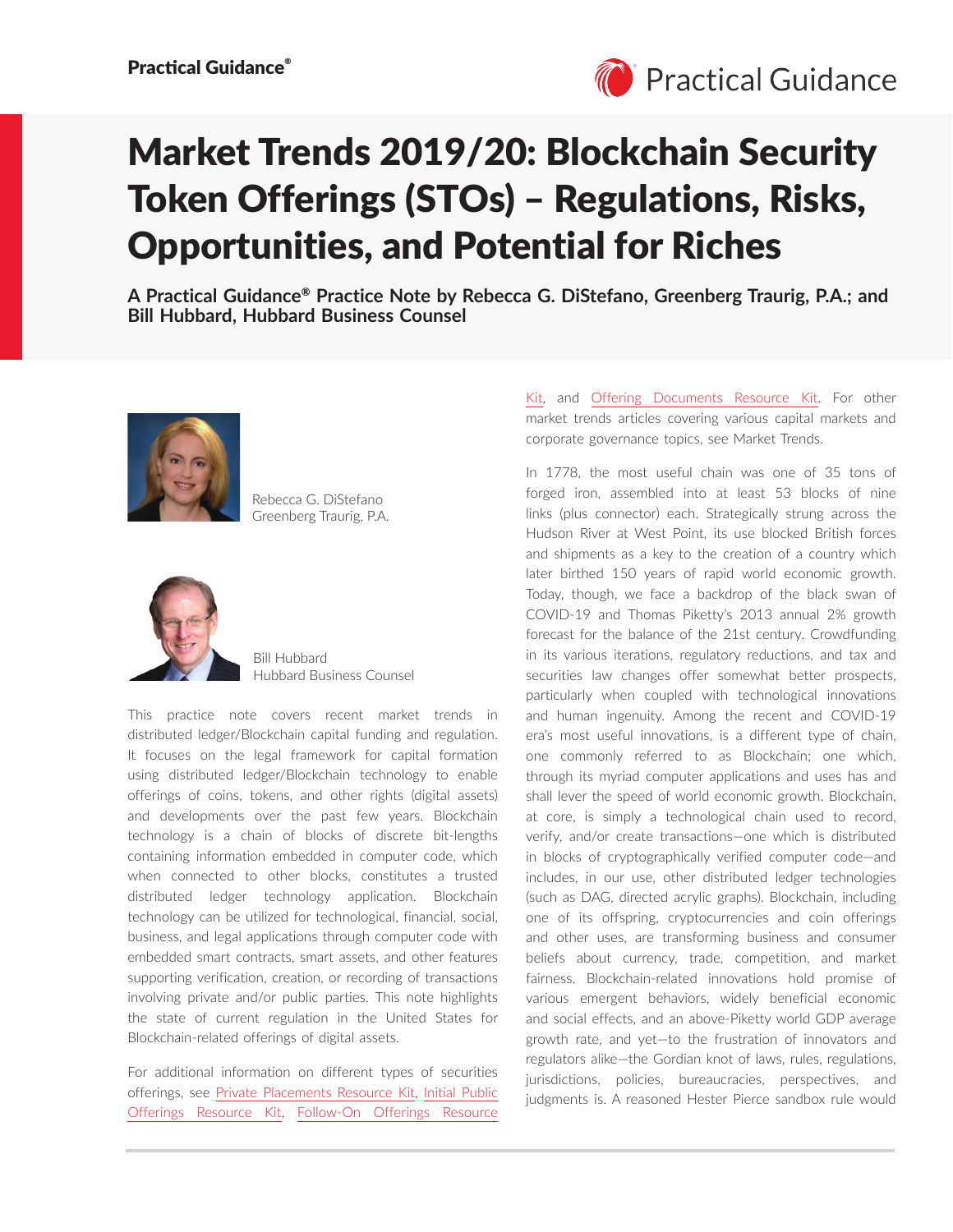secure an unraveling or severing of a portion of that knot and spur further economic growth; we would so counsel. This note, though, is meant to inform as to the state of our present.

Blockchain token and other offerings first appeared around 2013 with the staged initial coin offering (ICO) by Mastercoin—an early Blockchain protocol. The year 2017 and early 2018 saw an explosion of Blockchain-related offerings tempered, since then, by the U.S. Securities and Exchange Commission (SEC) and state blue sky and financial regulatory enforcement activity reining in prohibited activities. The year 2019, perhaps ironically, became the year of enterprise endorsement of the technology with major financial institutions and industry players leading the charge—not what early adopters envisioned. Blockchain's promise is the potential for profound economic and social transformation and wealth creation through, among other results, eliminating the need for many trusted third parties and generating emergent behaviors from self-executing smart contracts embedded within the blocks or other distributed ledger technologies (such as the Tangle network which eliminates the need for so-called miners who cryptographically verify individual transactions). For simplicity, Blockchain is used herein to mean all distributed ledger technology; though the capital funding phenomenon is worldwide, this article addresses only the existing U.S. legal framework.

# **Blockchain – Digital Age Trading and Finance**

Blockchain technology has been called a revolution, akin to the development of the internet, with unlimited potential. One such potential is to fundamentally reconstruct the financial services industry by decentralizing, privatizing, and securing confidential data while lowering uncertainties in trade and economic transactions through consolidated and permanent registries and decreasing costs. Blockchain has, in these few short years, become well-established in the global lexicon. While many uses have been adopted and proved, the technology remains, in many niches, in early adoption and proof of concept stages. To date, it is not widely used by individuals as consumers with notable exceptions in the purchasing and trading of digital assets (such as cryptocurrencies).

So, then, what are the legal and business risks of Blockchain transactions? While a disruptive wave of ICOs raised in excess of \$31 billion for formative (or fictitious) businesses from January 2016 through June 2019, the bulk was in the first six months of 2018. With a regulatory crackdown beginning in late 2017, 2019's monthly average had been in the \$200 million per month range with the exception of Bitfinex's \$1 billion private raise in May 2019. Regulatory enforcement activity and legal uncertainty during 2018, which stemmed the free flow of digital-asset-related capital in the U.S., caused many innovators to launch start-ups in non-U.S. jurisdictions. The ICO has since been replaced in the U.S. by the STO (security token offerings), which is conducted primarily in reliance on private offering exemptions not requiring SEC permission or direct involvement; development of a potentially robust primary market for digital assets resulted. What now hinders U.S. based digital asset capital markets is the continuing legal uncertainty surrounding the viability of secondary trading markets and little precedent guiding fund-raising using the registration and small offering machinery of our securities laws, including Form S-1 registrations and Regulation A+ "mini-registrations" each requiring SEC involvement and qualification. Market participants attempting to break the ice to access the public markets are currently tasked with a lengthy comment process or simply forced to restructure. Blockstack PBC, a Blockchain software platform for which developers can build applications, was qualified in the first Regulation A+, Tier 2, token offering, July 10, 2019, listed \$1,500,000 in legal fees in its Form 1-A filed with the SEC; it was qualified following a 10-month process. Blockstack, having initially filed its offering through a different entity, restructured and made its offering through a public benefit corporation. Similarly, YouNow, Inc. qualified its Props Tokens through the Regulation A+, Tier 2 process in July 2019, intending to issue the tokens as rewards to users of its apps, along with a secondary distribution of tokens by Props Public Benefit Corporation as grants to persons who contribute significantly to the development of the network. Legal fees for YouNow were listed as \$1,400,000, audit fees as \$200,000. Discussed further below, a best efforts registered IPO for INX Limited on Form F-1 was declared effective by the SEC in August 2020, following a two-year regulatory process, disclosing legal fees and expenses of \$3,761,000.

#### **What Is a Blockchain?**

Blockchain technology in its most distilled form is a type of distributed digital ledger technology or recording of data sets and transactions and the foundation for transfers of value. Blockchain has become a tagline for its use as a digital ledger in which transactions made in bitcoin or other cryptocurrencies (i.e., mediums of exchange that are digital, alternative, or virtual currencies) are recorded chronologically and publicly. According to the SEC, Blockchain is another term for an electronic distributed ledger that is disseminated to participants in a virtual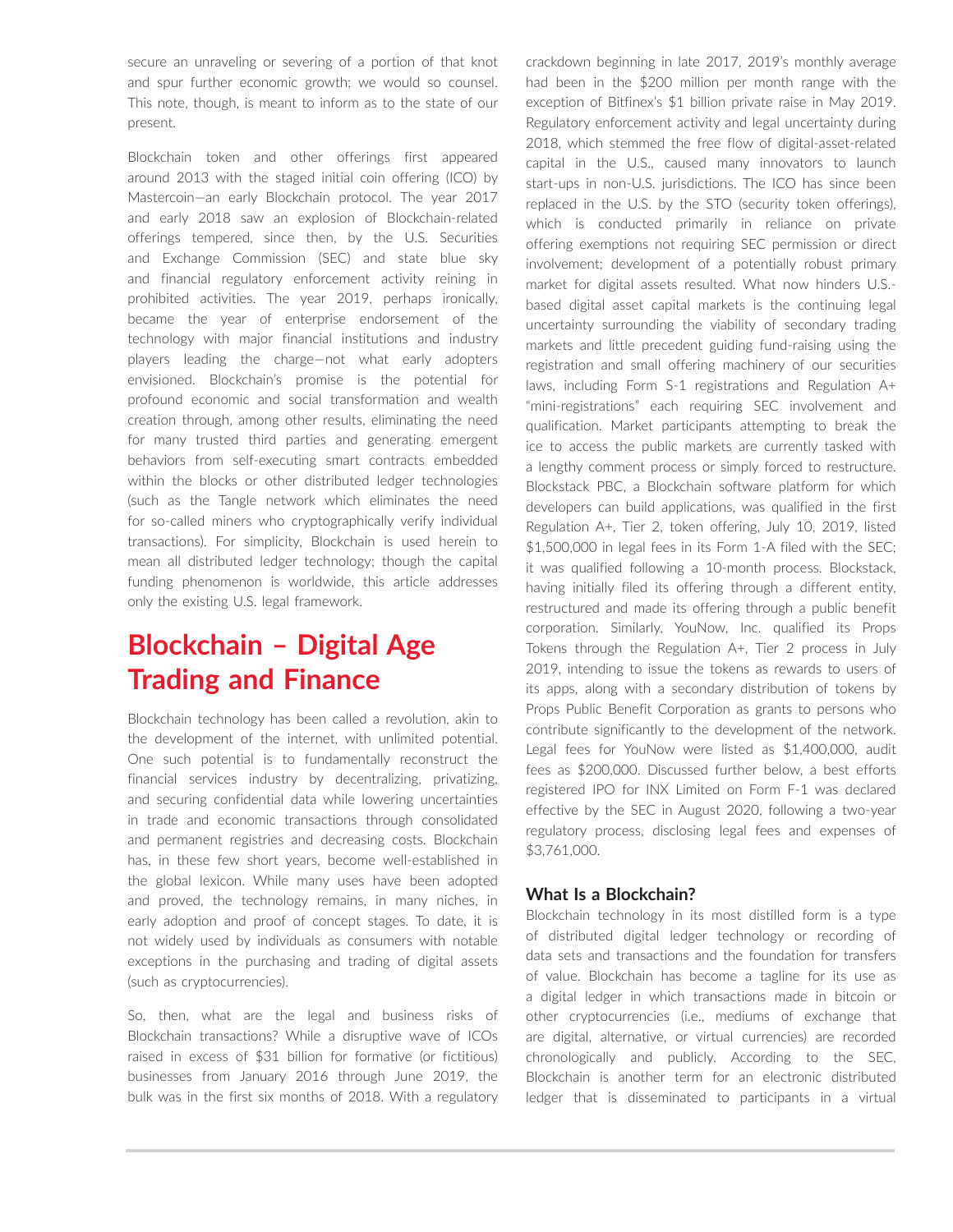organization allowing parties (in theory, and to varying degrees in practice) to transact business securely and privately without third-party intermediaries. Blockchain technology, with its use of cryptographically hash-linked blocks in one organizational model, may enable participants in decentralized autonomous organizations (DAOs) to govern and operate without formalized incorporation or organization, functioning through preprogrammed code running on numerous nodes or computers connected and operating in, for such purposes, ad hoc networks. A DAO is online and considered autonomous because the code of the DAO may only be altered if 51% or higher percentage of the members of the DAO agree to the coding change. The DAO is considered decentralized because participants can acquire tokens to participate in these systems and then later sell or exchange their tokens without the need for any trusted third party (such as a bank or other clearing or verifying authority).

A cryptocurrency using Blockchain (such as bitcoin and ether) may be acquired by interested parties by fiat currency and, if applicable to the particular cryptocurrency through a process called mining (though such mining is not needed using DAG technology). Mining is the process of adding a verified transaction block to the distributed ledger. This results in the miner receiving the applicable formula-established amount of tokens (such as bitcoin or ether) in return for providing the verified proof of work. Cryptocurrency may also be purchased directly from the issuer in an initial or subsequent coin offering or, after issuance, directly from their owner or through any cryptocurrency exchange which has agreed to act in such capacity (and which, in today's regulatory regime, may or may not have appropriate licensure to do so).

#### **Regulatory Approaches**

In 2019–2020, as the business and consumer markets for cryptocurrencies broadened, taxation of digital assets posed practical problems. Internal Revenue Service (IRS) Regulatory guidance had been limited to the basic rule of Notice 2014-21, issued by the IRS; providing that cryptocurrencies are property for federal income tax purposes and transfers, unless clearly gifts, result in taxable recognition of gain or loss. Guidance from the IRS in Revenue Ruling 2019-24, an IRS FAQ, and subsequent pronouncements clarified that a taxpayer will have gross income, ordinary in character, following a hard fork if the taxpayer receives units of any new cryptocurrency. The IRS also confirmed that taxpayers cannot defer taxes on exchanges of cryptocurrency under the guise of a likeexchange. The subject of taxation of digital assets beyond these comments is beyond the scope of this paper, the authors noting it is necessary to fully understand the technology and structure underlying a transaction involving digital assets in order to determine the tax classification of an asset, determine whether such asset is treated as stock, commodity, or something else, whether any sale, transfer, or determination of worthlessness is eligible for ordinary or long- or short-term capital gain or loss, and whether there may be other surrounding tax implications (e.g., a sale, lease, or service). An update from the IRS is noted below in Other Key 2019–2020 Developments.

In 2019, the SEC's Trading and Markets Division in conjunction with the Office of the General Counsel of FINRA (Financial Industry Regulatory Authority) published a (long-awaited) [joint staff statement](https://www.sec.gov/news/public-statement/joint-staff-statement-broker-dealer-custody-digital-asset-securities) on broker-dealer custody of digital assets and specifically noting the statement does not change existing law. While noting that they are in the receipt of applications from new market participants to become broker-dealers authorized to trade in digital assets, the statement highlights and discusses many issues relevant to all persons involved or to be involved in digital assets which are, or may be found to be, securities; a thorough reading of this statement is essential. The statement spans a host of issues including the custody and non-custody of digital asset securities, the Consumer Protection Rule, financial responsibility rules, complexities of safeguarding assets, regulatory approvals needed for existing broker-dealers engaging in material digital asset securities for the first time, and the lack of coverage under SIPA (Securities and Investor Protection Act of 1970) unless the security meets the definition of a "security" under SIPA (which is different than under the Securities Act of 1933 by, in general, limiting it to securities which are subject to a filed and approved registration statement). The platforms having to date received regulatory approvals for trading of cryptocurrencies as an ATS are Coinbase, OpenFinance, tZERO, SharesPost, Templum Markets, and North Capital (PPEX ATS).

#### **Limitless Applications for Blockchain?**

Applications for Blockchain technology continue to be developed across arrays of industries, financial, and nonfinancial. The years 2018–2020 saw significant enterprise collaborations developing models and standards and lowering risks to individual enterprises; the Hyperledger consortium, Mobility Open Blockchain Initiative (MOBI), and the Enterprise Ethereum Alliance are notable. Selected other collaborations and initiatives have included the following:

• **Facebook.** The social media giant, in association with more than 25 large international corporations, continues to invest substantial resources to develop the digital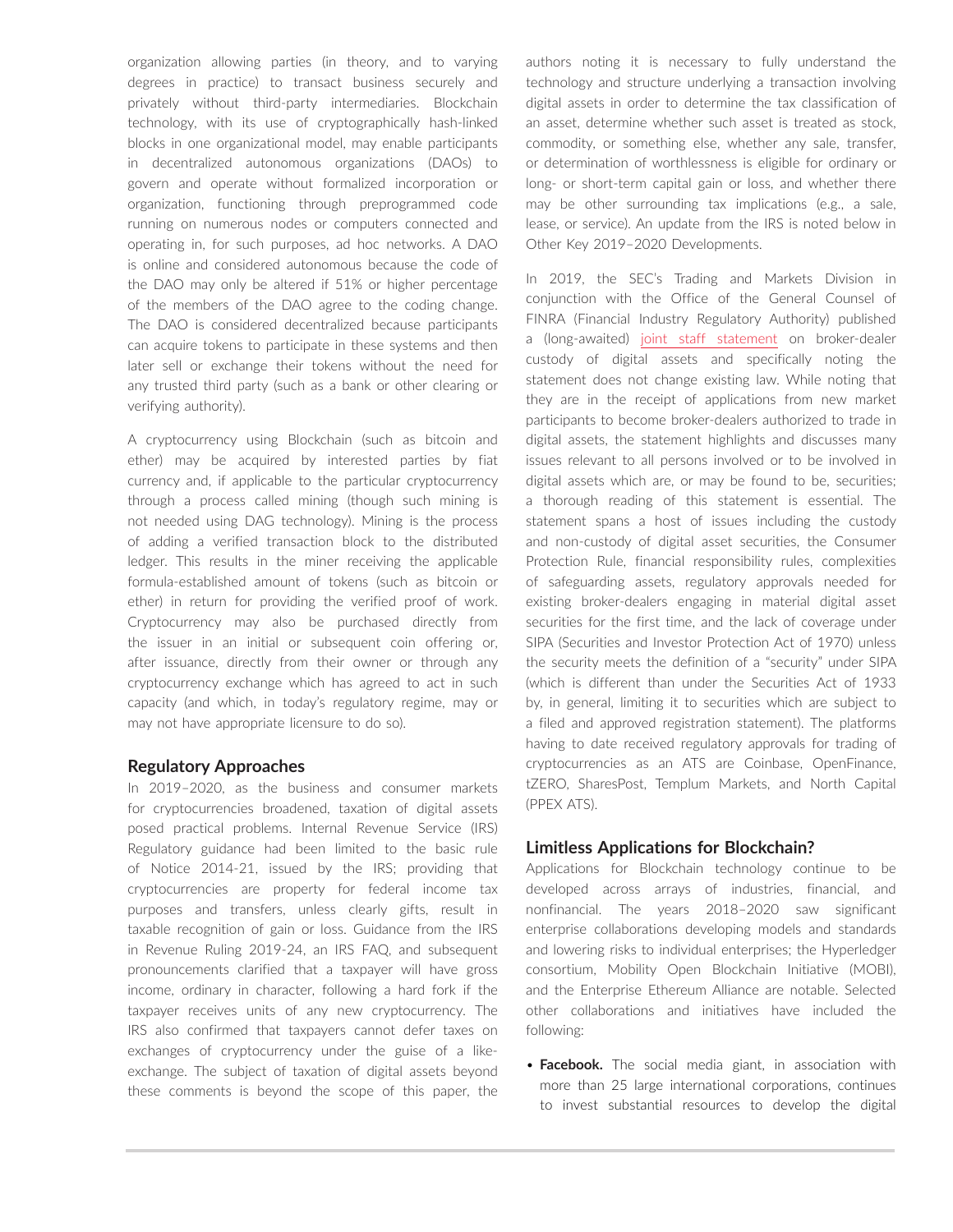currency, Libra, to secure user payments, including through various social media networks. While PayPal, Visa, MasterCard, Stripe, and others withdrew (for various reasons), the collaboration shows significant promise though opposed by some central banks and others and facing regulatory headwinds.

- **JPMorgan Chase (JPM).** Through its Blockchain center, the bank has developed JPM Coin (for institutional clients to reduce settlement time), Dromaius (for use with debt instruments), IIN (for information sharing in real time), and Quorum (to process transactions with permissioned networks), which has been transferred to ConsenSys (though with JPMorgan Chase reportedly retaining an undisclosed interest). ConsenSyn provides an enterprise version of Ethereum available through Microsoft Azure's Marketplace and designed to integrate with Microsoft's cloud platform.
- **Cargill.** Cargill is building a food source tracking system to address food contamination issues and using Blockchain in trade finance.
- **Starbucks.** The coffee giant has rolled out a coffee bean-to-cup tracking system to trace the origins of a customer's coffee and aimed at connecting these coffee drinkers with coffee farmers around the globe.
- **Depository Trust & Clearing Corporation (DTCC).** DTCC is implementing a new system for custodianship, with records for securities accounts to be moved to AxCore, providing access to a single real-time trade ledger, and has launched ION (an alternative settlement proof of concept protocol) and Whitney (a security token ecosystem supporting the issuance, distribution, and exchange of securities through smart contracts).
- **MasterCard.** Having developed a Central Bank Digital Currency Testing Platform, MasterCard is working with several central banks, and promoting its platform to central banks and commercial enterprises for testing.

As enterprise consortia focus on Blockchain solutions to enhance business processes, the technological uses have eclipsed the scale of development of cryptocurrencies.

#### *Original Killer Apps of Blockchain – Bitcoin and Ether (and Other Virtual Currencies)*

Blockchain technology entered the public awareness through a burgeoning market for cryptocurrencies. Bitcoin economic transactions, in particular, were called the first "killer app" of Blockchain technology and seemed to be the catalyst for widescale distributed ledger innovation and design. Cryptocurrencies exist in many forms; the earliest cryptocurrencies being virtual currencies purporting to operate like coin and paper legal tender, such as bitcoin (and later ether and ripple). Virtual currencies are, to date, issued (either in a limited or other manner) by five countries with at least five more likely close behind. Japan, in 2018, began to accept bitcoin as legal tender. Virtual currencies are created and memorialized in digital ledger systems and are used by some vendors and consumers for trading goods and services worldwide though initially banned by many countries (including China limiting bitcoin activity).

#### *Bitcoin*

The phenomenal growth of the most well-known cryptocurrency, bitcoin, raised awareness of uses of Blockchain technology and fueled its growth. The first bitcoin transaction occurred in January 2009 on the heels of the 2008 financial crisis in part due to distrust of traditional financial authorities and anti-establishment sentiments. Bitcoin was initially designed to act as a secure peer-to-peer decentralized payment system. Despite having no government recognition as fiat capital (except in Japan) and a designed limitation on supply, bitcoin surged with a market capitalization of in excess of \$240 billion (i.e., valued as one bitcoin equals as high as \$19,783.21) in December 2017 (contrasted with a bit over \$200 billion as of September 2020). Bitcoin is a scarce asset due to the finite number of bitcoins that are capable of being created (a maximum of approximately 21 million) under its coding structure (with about 85% mined to date and with all anticipated to be mined by 2140) with somewhat under four million bitcoins believed missing or lost. The speculation is that miners, by being the first to cryptographically hash a block and thereby "minting" a code-fixed number of automatically issued new bitcoins, will no longer be needed after 2140, although verifications will continue through transaction fees to be charged for each transaction. Bitcoin's market correction during 2018—falling below \$6,000—and, though always volatile, approximates \$11,000 as of September 2020. Bitcoin's market capitalization accounts for over 50% of the total cryptocurrency market (approximately \$350 billion in September 2020).

#### *Ethereum*

The Ethereum platform market is younger than bitcoin and developed preternaturally after its 2015 live launch. The Ethereum cryptocurrency is called ether and was initiated following an initial offering of 60 million units of ether raising \$18.5 million. [Ethereum's website](https://www.ethereum.org/ether) describes ether as:

A necessary element—a fuel—for operating the distributed application platform Ethereum. It is a form of payment made by the clients of the platform to the machines executing the requested operations. To put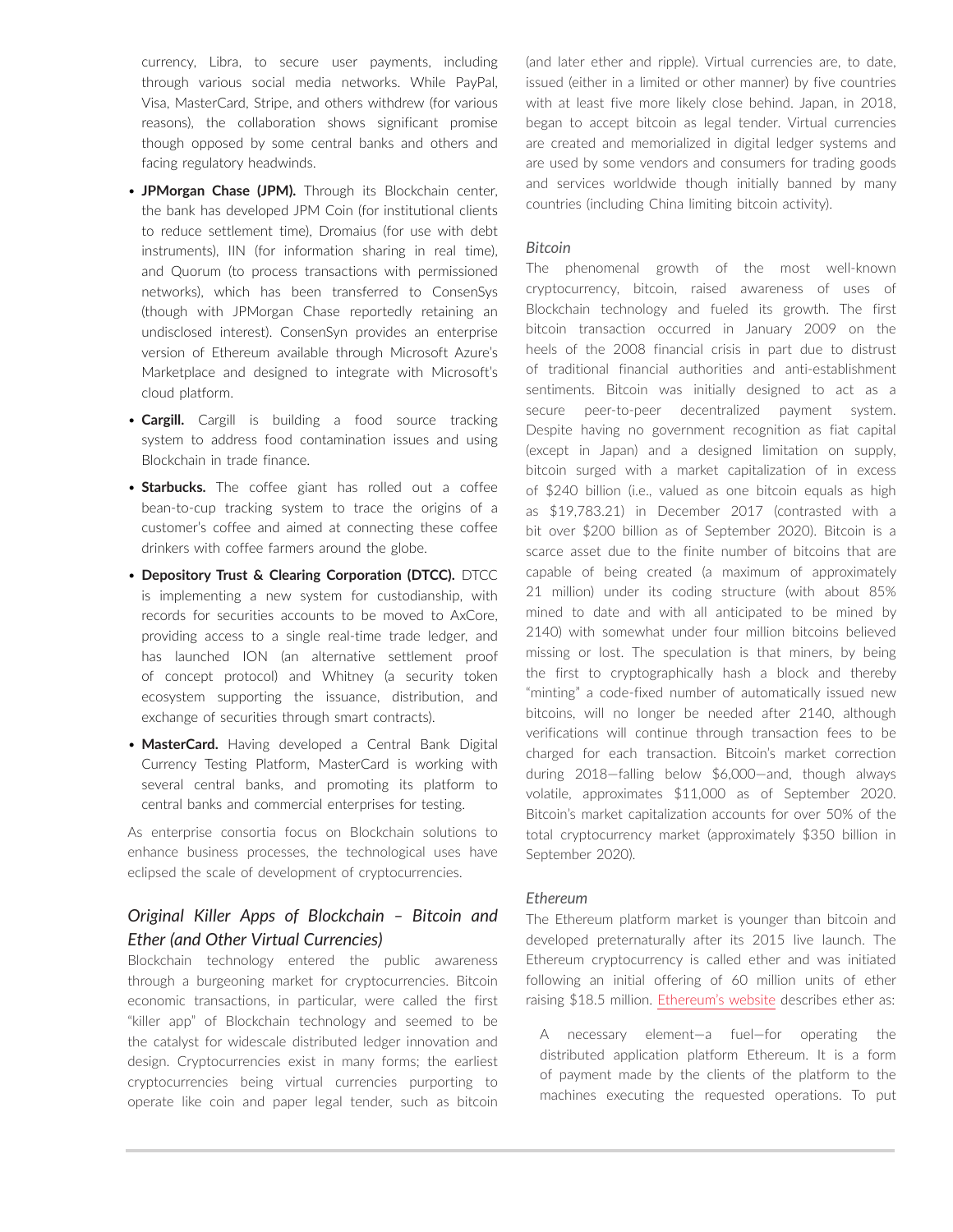it another way, ether is the incentive ensuring that developers write quality applications (wasteful code costs more), and that the network remains healthy (people are compensated for their contributed resources).

This market is considered to have more utility and flexibility of use than bitcoin, allowing the execution of smart contracts and serving as a problem-solving development platform for a range of industries. The Ethereum platform describes itself as focused on the creation of decentralized markets, "store registries of debts and promises," and moving funds in accordance with past instructions, all without an intermediary or counterparty risk. Ether is currently capped at 18 million ether released per year, although the rate of issuance is expected to change over time. In April 2018, the founder of Ethereum proposed capping the maximum supply of ether to 120,204,432 (double the amount of the original issuance) to ensure the economic sustainability of the platform over time.

More recently a crypto finance trend is emerging—bitcoin, ether, and other cryptocurrencies may be deposited by users and speculators to facilitate liquidity or provide loan collateral in exchange for governing tokens of new networks on decentralized finance exchanges or DeFi platforms. (See also "National Bank Custody of Crypto" below.) The earliest use case was the COMP token. The DeFi and related yield farming trend is without question speculative and high risk for users and included here only to illustrate the complex finance trends evolving and supporting early digital networks.

# **Trends in Blockchain Capital Formation**

The ICO disruption in the capital markets slowed in the U.S. mid-year 2018, punctuated by federal and state regulatory pronouncements and enforcement actions focusing primarily on fraud and the failure to register digital asset offerings with the SEC and state securities commissions.

The regulatory climate in 2019–2020 struck a balance between regulators' desire to allow the creative processes necessary to technological innovation and forbearance, though intervening strategically to maintain the integrity of the financial markets. Following July 2019 guidance relative to secondary trading markets (which would allow securities professionals such as broker-dealers, investment advisers, and custodians of digital assets to best comply with the framework of existing securities laws) some additional marketplaces (alternative trading systems of which 55 have been approved by the SEC as of September 2020) exempt from registration as an exchange have emerged, of which some, such as SharesPost and tZERO, permit trading of certain cryptocurrencies. This is progress; however, the aftermarket needs of our growing digital economy remain unmet. The July 8, 2019 SEC/FINRA joint statement noted above, while addressing and providing needed clarity did not, and could not, address many issues and risks. More time—measured in years—will likely be needed before the niche of engaging in digital asset securities is sufficiently refined to provide comfort to many industry participants. And yet, the benefits which the niche portends may be well worth the risk of engagement, a decision which each potential participant will, in conjunction with such person's qualified advisers, need to make.

Other key 2018–2020 securities law guidance and actions include the following some of which are expanded upon further below:

- In the action, In re Tomahawk Exploration, the SEC deemed a token airdrop as a sale of securities.
- William Hinman, the director of the Division of Corporation Finance at the SEC gave the "When Howey Met Gary" speech at the June 2018 Yahoo conference in San Francisco opining, "the economic substance of the [token] transaction always determines the legal analysis, not the labels."
- FinHub was established as a center of contact to allow market participants to interact directly with the SEC Staff.
- Enforcement actions focused on the failure to register an offering or qualify for an exemption in Blockvest, TokenLot, Crypto Asset Management, [Longfin,](https://www.sec.gov/litigation/complaints/2019/comp24492.pdf) [IPro](https://www.sec.gov/litigation/complaints/2019/comp24478.pdf), [Nextblock](https://www.sec.gov/litigation/admin/2019/33-10638.pdf), [Pachecko,](https://www.sec.gov/litigation/complaints/2019/comp24478.pdf) and [Kik Interactive](https://www.sec.gov/litigation/complaints/2019/comp-pr2019-87.pdf)) with Kik reported to be contesting the SEC.
- Gladius Network, LLC settlement was reached regarding following an issuer self-reporting and willingness to take remedial steps.
- Framework for "Investment Contract" Analysis of Digital Assets, published by the Division of Corporation Finance of the SEC, in April 2019.
- In April 2019 and July 2019, the SEC Staff issued the first token no-action letters first to TurnKey Jet, a charter jet company, tokenizing redeemable gift cards for charter jet services, and then to Pocketful of Quarters, Inc., an online video gaming company, issuing its "Quarters" as in-game app currency to video gamers, developers, and influencers.
- In March 2020, the Southern District of New York granted, in the action SEC v. Telegram, the SEC's motion for a preliminary injunction blocking the transfer of the network's cryptocurrency called "Grams" based on the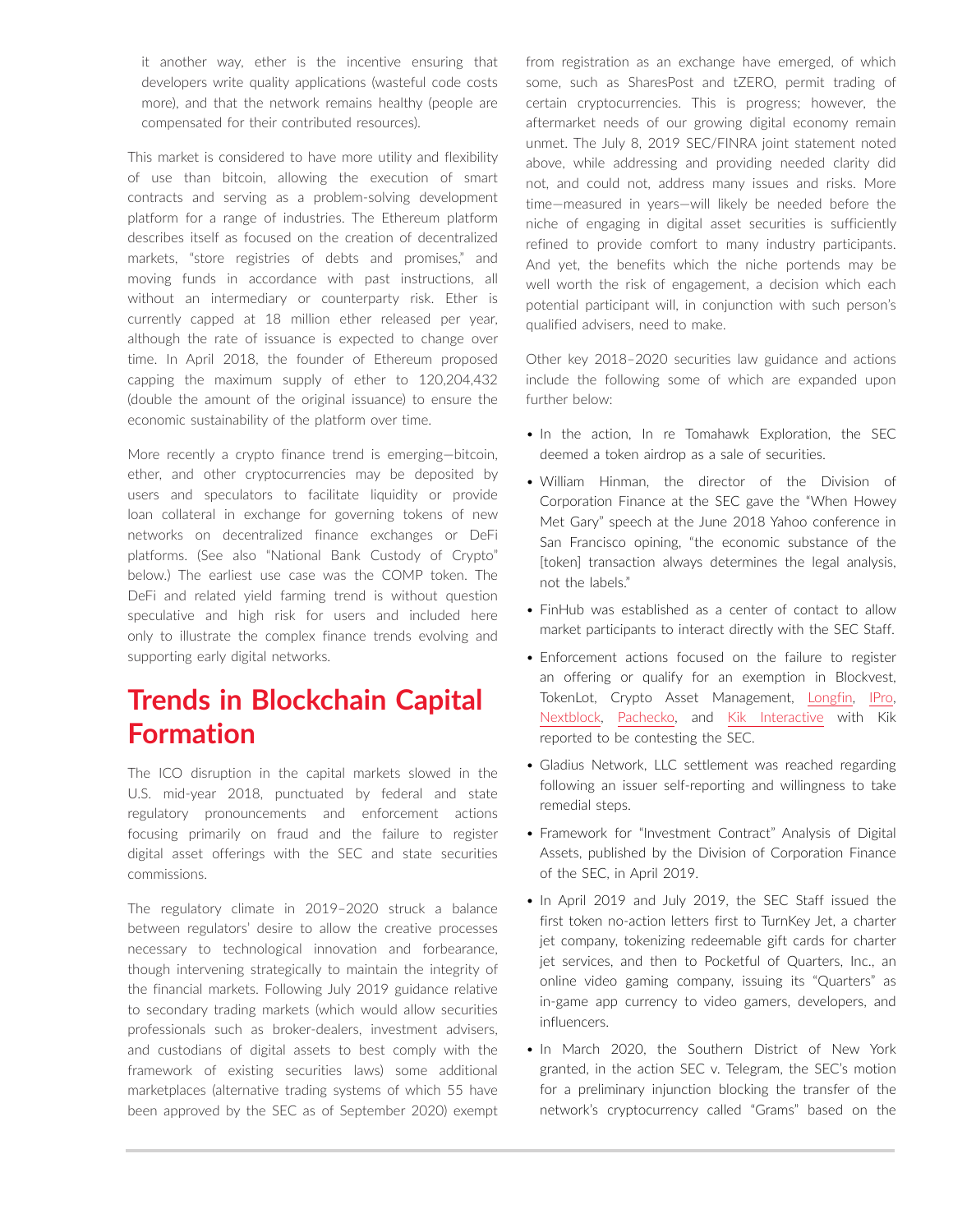SEC's showing the transfer of Grams to sophisticated accredited investors was, in economic reality, an unregistered public offering of securities for which the initial purchasers for the Grams would be statutory underwriters under the Securities Act.

# **Blockchain Funding – Trends in Offerings of Digital Assets**

Blockchain technology offerings, previously known as ICOs and more recently, STO, emerged as investments or implausibly argued digital currency. They were implausible even with both bitcoin and Ethereum, insofar as at the outset of each, through the time of a critical decentralized mass:

- A limited group was responsible for distribution.
- There was no (or little in the case of Ethereum) utility or value apart from the prospects of future value.
- There were analogs to the social media donation and charitable crowdfunding popularized by Kickstarter and, for investment contracts, the resulting crowdfunding legislation and SEC rulemaking legally formalized under the JOBS Act.

ICOs were born in 2016 and 2017 as somewhat of an exclusive club for technology investors with specialized training or education, as well as access to information, about building systems, platforms, and applications for relevant markets. Later, in 2017 and early 2018, the ICO phenomenon quickly became the center of attention for speculators with no awareness of, or with a conscious disregard for, securities or other legal requirements (propelled in part by success stories of digitally disruptive companies in taxi services and consumer retail which grew on such a philosophy).

### **ICOs, Interrupted**

This seemingly (to the unknowledgeable) unregulated ICO wild-west slowed following the SEC release of its DAO investigative report warning issuers of cryptocurrencies that offerings may be subject to U.S. federal and state securities laws ([The DAO Report\)](https://www.sec.gov/litigation/investreport/34-81207.pdf). The DAO Report cautioned market participants that the sale of tokens must be analyzed under the test created in SEC v. W.J. Howey Co., 328 U.S. 293 (1946), defining an investment contract as involving the investment of money, in a common enterprise, with an expectation of profits from the efforts of management or other third parties.

#### **2018–2020 Regulatory and Enforcement Trends**

In a series of enforcement actions beginning with the Munchee action, the SEC Staff applied the Howey test to offerings of digital assets to determine when an arrangement or instrument may constitute an investment contract and thereby a security.

#### *In the Matter of Munchee, Inc.*

In December 2017, having scrutinized an ICO sale of subscriptions for purported utility tokens, the SEC issued a cease-and-desist consent order (the Order) In the Matter of Munchee, Inc., preemptively halting the distribution of tokens to fund a restaurant review app for use with iPhones as an unregistered sale of securities. The SEC observed that Munchee targeted purchasers of digital assets reasonably expecting profits from a rise in value due to the creation of a Munchee ecosystem resulting from Munchee's efforts and those acting on its behalf. The Order held that the sale was of an unregistered security in violation of the Securities Act. The Order notes that even if the so-called MUN tokens had a practical use at the time of the offering, such focus would not preclude a finding that the sale of subscriptions constituted the sale of an unregistered security. The SEC's analysis turned on the classification of MUN tokens as investment contracts, focusing on, among other factors, Munchee's general solicitations touting the opportunity to profit and promising to develop a secondary trading market within 30 days of the conclusion of the offering. While many legal commentators have stressed the need for centralized or directed management (as opposed to a distributed autonomous organization) in order to find an investment contract constituting a security, the Order, perhaps strategically, cites the language of United Housing Foundation, Inc. v. Forman, 421 U.S. 837 (1975) (Forman), which does not mandate such a conclusion. The Forman decision holds that it is the entrepreneurial or managerial efforts of others which govern whether something is a security. The holding would not seem to dictate a difference in result dependent upon whether an issuer actively managed or aided in the development of an ecosystem or whether profits emerge from the independent entrepreneurial efforts of others (which is a characteristic of emergent systems) participating in distributed autonomous organizations.

Contemporaneously with the Order, the SEC chairman Jay Clayton issued a statement on cryptocurrencies and ICOs, noting that, no ICOs had been SEC registered and no exchange-traded funds containing cryptocurrencies had been registered, and that offerings of coins or tokens occur outside U.S. borders. He stated he asked the SEC's Division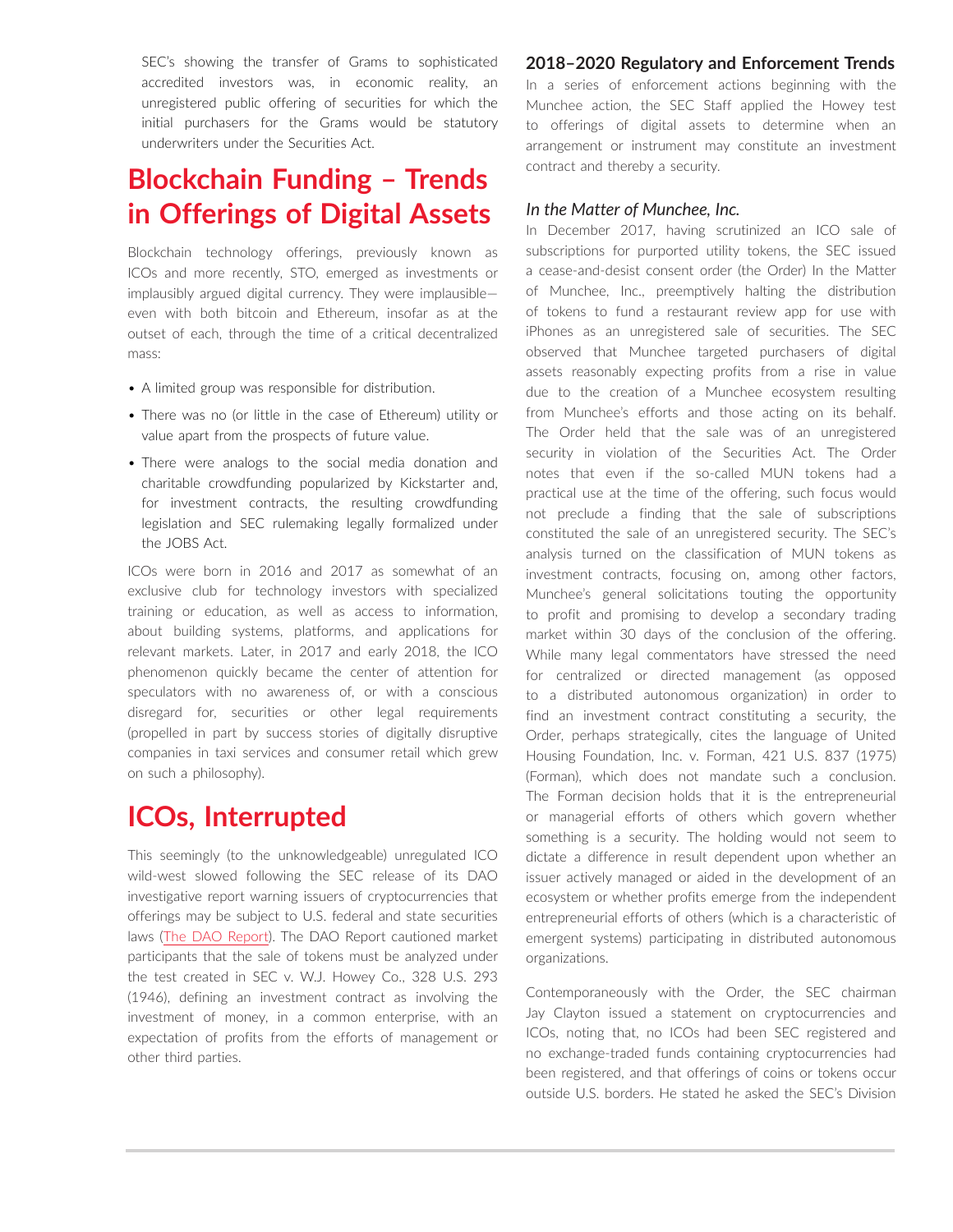of Enforcement to police and vigorously enforce violations of the federal securities laws in this arena foreshadowing a handful of enforcement actions in latter 2018 and 2019, some of which are set forth below.

#### **Tokenized Securities**

If the token, coin, or other digital asset purchased provides an ownership interest in equity, or a future right or conversion right to own a stake in a common enterprise or receive returns based upon the traditionally defined managerial work of others, the digital asset will generally be considered a security under the traditional Howey test described below.

#### *Regulation D – Primary Exemption for STOs*

Tokenized securities are now most often sold in STOs under Regulation D of the Securities Act, and Rule 506, requiring no SEC involvement other than the filing of a Form D report (which report is required though not a condition to the exemption). Issuers must be aware that tokens are not, to date, expressly included in the federal securities law definition of "covered securities" and, thus, are not preempted from state securities registration except to the extent exempted, such as being sold under Regulation D.

Currently, issuers in STOs are required to comply with state securities or blue sky laws in states where the tokenized securities are offered and sold, and secondary (non-issuer) sellers of the tokens must comply with the state blue sky laws in resale transactions to the extent such token constitutes a security.

#### *Howey Factors and the 2019 Framework*

The SEC has, in the Hinman speech "When Howey Met Gary" (Hinman Speech) and in other public statements, made it abundantly clear that labeling a digital asset, a token would not take it out of the purview of the U.S. securities laws; perhaps more importantly, it has suggested that a promoters' or third party's efforts driving the expectation of a return is critical to the Howey analysis. As had been anticipated, the FinHub staff of the SEC solidified the Hinman speech by publishing in April 2019, its Framework for "Investment Contract" Analysis of Digital Assets, available [here,](https://www.sec.gov/corpfin/framework-investment-contract-analysis-digital-assets) (2019 Framework) incorporating some of the considerations from the Hinman Speech and moreover, describing features of an offering and factors that could be dispositive that an issuer is offering an investment contract and thus subject to securities laws. The 2019 Framework focuses upon the efforts of others, the expectation of profits, and other relevant factors; a thorough working through its questions and the issues in the context of any particular digital asset is essential to any determination as to whether the digital asset is a security. The authors note that some of the many factors discussed in the framework may be afforded more weight and be more controlling than others and are fact and context specific.

Central to this 2019 Framework is the concept of, need for, and roles of any Active Participant(s) (AP). AP includes one or more of any "promoter, sponsor, or other third party (or affiliated group of third parties)" who or which provide, "those essential managerial efforts which affect the failure or success of the enterprise" especially if "purchasers of the digital asset expect an AP to be performing or overseeing tasks that are necessary for the network or digital asset to achieve or retain its intended purpose or functionality." The presence, role(s), and reliance on any AP seem viewed through the lens of two key issues: management impact and scale of operational functionality. (1) Management impact. Included in this analysis should be such questions as: Does the purchaser reasonably expect to rely on the efforts of an AP? Are those efforts "the undeniably significant ones, those essential managerial efforts which affect the failure or success of the enterprise" as opposed to efforts that are more ministerial in nature? The 2019 Framework defines the AP as being "responsible for the development, improvement (or enhancement), operation, or promotion of the network particularly if purchasers of the digital asset expect an AP to be performing or overseeing tasks that are necessary for the network or digital asset to achieve or retain its intended purpose or functionality." (2) Scale of operational functionality. A central theme of this analysis is a focus on whether the network/enterprise been fully developed and become operational such that its use is meaningful as well as whether the digital asset can now be used and whether a third party would reasonably now use such digital asset on the network at a value roughly corresponding to its proposed sale or purchase price.

A way to think about the digital analysis security analysis is, perhaps, to answer this question: Has the network become, effectively, a functional operating system/network of sufficient critical mass for which the applicable digital assets have a value directly correlated and limited to their current use of, in or on such system/network? If the answer is yes, then it would seem not to be a security. If the answer is no, barring specific SEC pronouncements (such as pertain to bitcoin and ether), it is most likely (given the current state of the market) and should be assumed to be a security.

If the answer is no, yet treatment as other than a security is sought (or need be confirmed), then focus should shift to whether active centralized system/network management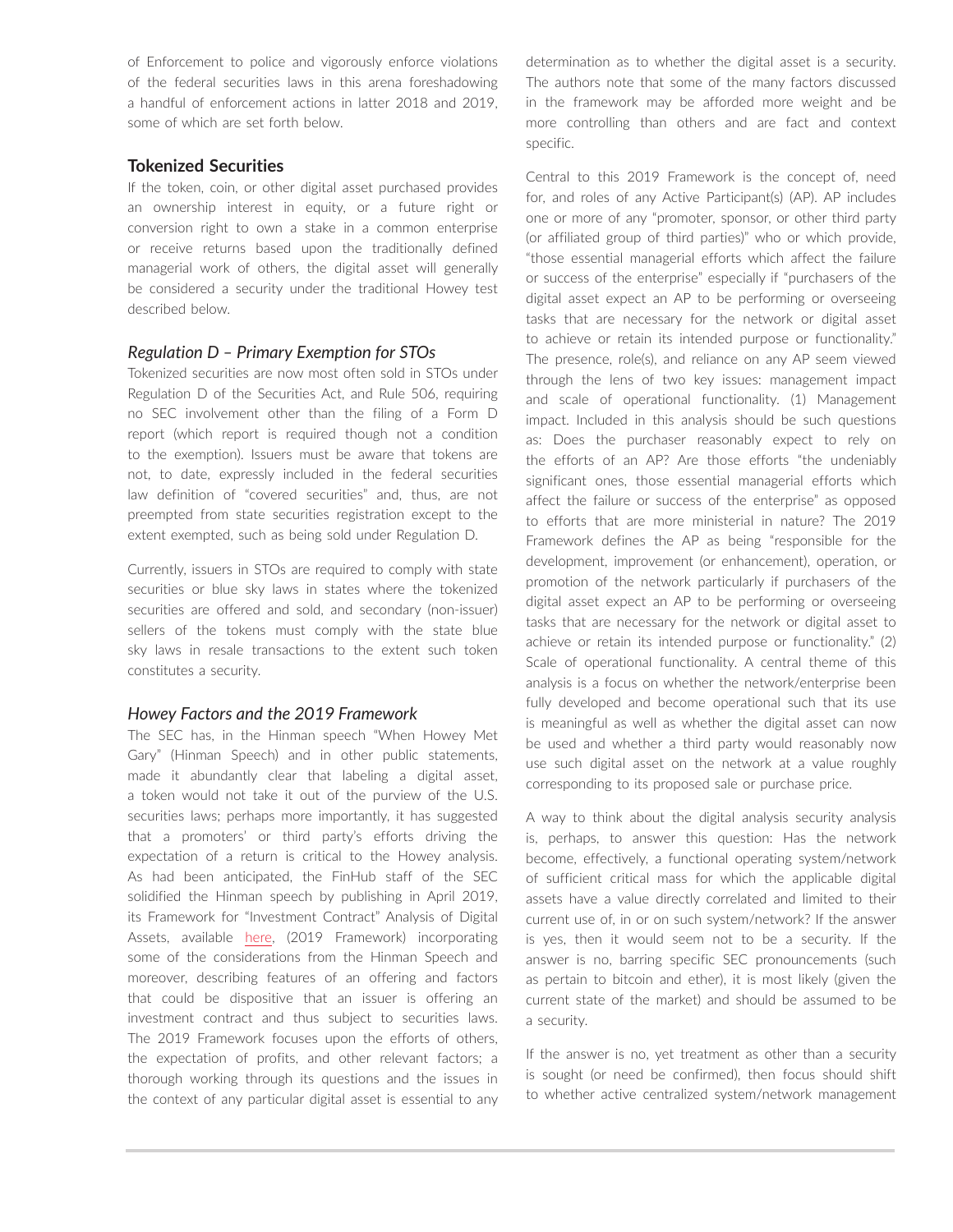on some intermittent or more frequent basis is required to be fully developed/operational. If such active management is required, then the analysis need specifically focus on the centralized nature of such management as well as what portion of the current non-use value is dependent upon such future management action. The more intense, more frequent, and more centralized the active management coupled with a lower correlation between the digital asset's current use value to future use value, the higher the probability that the digital asset is or would be found to be a security. The outcome of whether the digital asset is, if the network is operational, or will be, at the time of the sale/issuance, a security under the objective economicreality test set forth in the 2019 Framework becomes a judgment call; all risk, absent a no-action letter issued to the issuer by the SEC, is (whether by SEC or state securities regulators enforcement actions or third-party civil suits) upon the issuer, control party(ies), underwriter(s), and others who participate (e.g., investment adviser, promoter, seller) in the offer, sale, or purchase for whom statutory or other liability may lie. Moreover, in such an analysis, the more facts (e.g., text messages, emails, websites, draft whitepapers, discussions, solicitations, press releases, press articles, interviews, internal, or external non-privileged communications) which skew against current use value in a fully functional/developed network or system by touting, stating or implying the digital asset's future increase in value for its future use, to justify its purchase or holding based upon a probable increase in value, and/or warranting its sale based upon factors other than current use, regardless of how the system/network may have evolved, the seemingly higher the probability that the digital asset's treatment, in connection with its sale, purchase, or holding would be found to be a Howey investment contract—a security.

The 2019 Framework—to be used when making such a detailed analysis—provides, among other listed factors if the below facts are present, the digital asset is likely to be an investment contract under Howey:

- Where the network or the digital asset is still in development and the network or digital asset is not fully functional at the time of the offer or sale, purchasers would reasonably expect an AP to further develop the functionality of the network or digital asset and also the AP promises further developmental efforts in order for the digital asset to attain or grow in value.
- Essential tasks or responsibilities performed and expected to be performed by an AP, rather than an unaffiliated, dispersed community of network users or decentralized network.
- An AP creates or supports a market for, or the price of, the digital asset.
- AP has a lead or central role in the direction of the ongoing development of the network or the digital asset, and especially where an AP plays a lead or central role in deciding governance issues, code updates, or how third parties participate in the validation of transactions that occur with respect to the digital asset.
- Among other factors, an AP has a continuing managerial role in making decisions about or exercising judgment concerning the network or the characteristics or rights the digital asset represents.

#### *SEC Actions Focus on Failure to Register*

From 2018 through 2020, the SEC selectively exercised its powers of enforcement in an evenly measured manner. In August 2018, the Staff sent a message to the market in the action In re Tomahawk Exploration that token airdrops or gifts of tokens may constitute a Section 5 sale of securities under the Securities Act. Here, the SEC affirmed that by gifting tokens to generate interest in the ICO, the issuer Tomahawk received economic value in the form of online marketing and the creation of a public trading market, despite not receiving capital in exchange for the tokens.

In two other actions, the SEC focused on organizations issuing or dealing in digital assets which are clearly securities which have failed to register under the Securities Act. In the Matter of TokenLot, LLC et al., the first SEC order charged an unregistered broker-dealer operating in the cryptocurrency space (TokenLot Order) and In the Matter of Crypto Asset Management, LP, a SEC order was issued against an unregistered hedge fund.

The TokenLot Order involved a platform described as an "ICO Superstore" facilitating the purchases of digital assets in an ICO. The order is an example of the SEC's stated "functional approach" considering the circumstances in assessing unregistered digital activities in whether the definition of broker or dealer is met, regardless of a party's self-description of its activities or the technology used to provide the services. On the same day as the TokenLot Order, the SEC instituted cease-and-desist proceedings against a hedge fund whose primary purpose was investing in digital assets finding the fund and its managers violated Sections 5(a) and 5(c) of the Securities Act for failure to register securities and had improperly failed to register the fund as an investment company under the Investment Company Act of 1940 (ICA), and also finding both respondents had violated the anti-fraud provisions of the Investment Advisers Act of 1940 for untrue statements or omissions to investors or prospective investors in a pooled investment vehicle.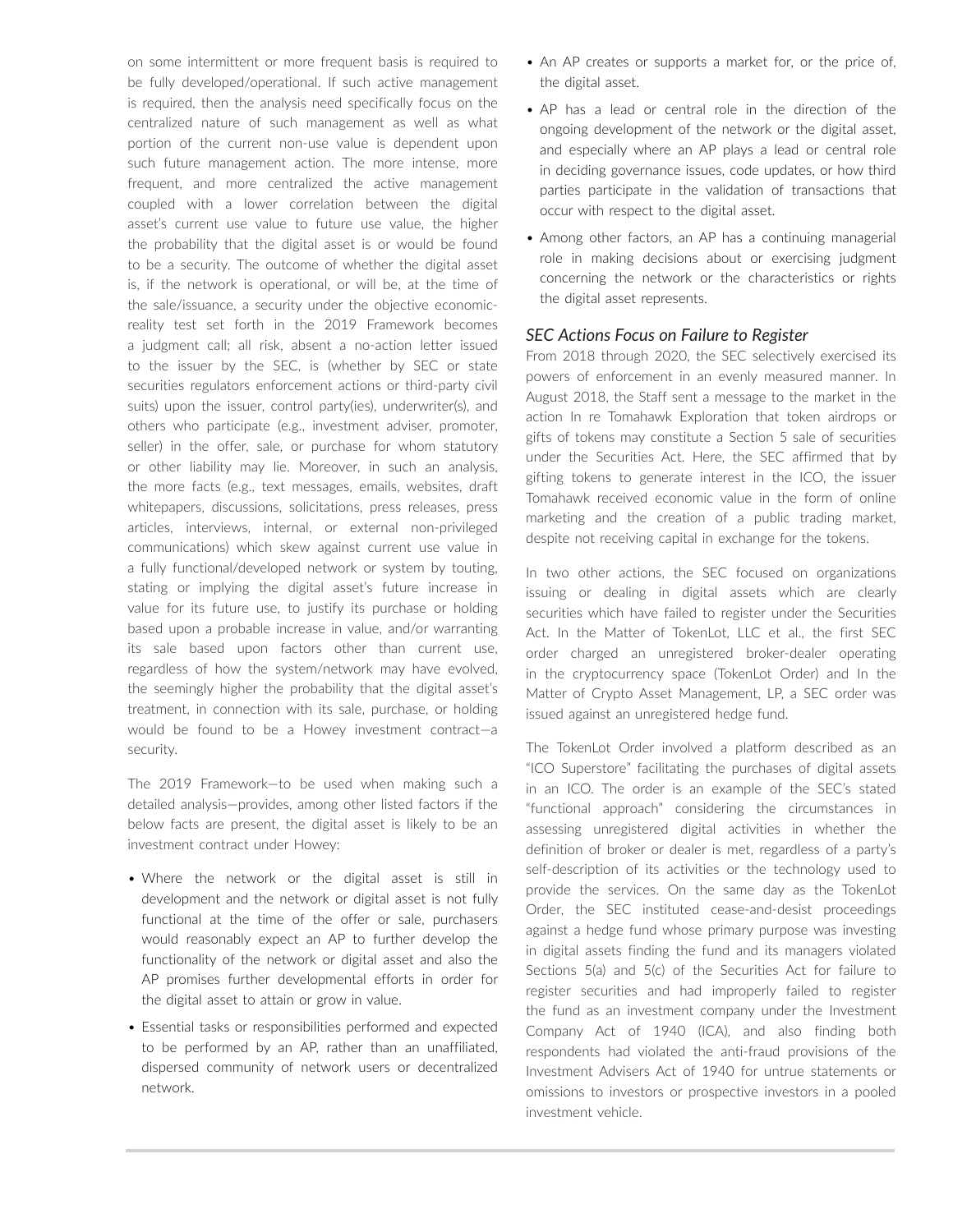Self-reporting paid off for Gladius Network, LLC, a Blockchain-enabled cybersecurity services firm. In February 2019, the SEC published the order In re Gladius Network, LLC, charging Gladius with a violation of Section 5 involving its failure to register digital assets with the SEC following a capital raise yielding \$12.7 million in ether. Demonstrating its willingness in taking prompt remedial steps, Gladius cooperated with the investigation. The SEC's press release stated it did not impose a penalty as part of the cease and desist order because the company self-reported the conduct, agreed to compensate investors, and will register the tokens as a class of securities on Form 10 under the Exchange Act.

Since SEC v. Telegram, referenced below, and among other actions, the SEC has charged a film producer and rapper, among others, for participation in two fraudulent ICO's, civil penalties have issued, and criminal charges are pending in federal court. In a more recent action, the SEC has agreed that the issuer, Unikrn, a sports betting operation, of an unregistered ICO (raising \$31 million in Unikoin Gold tokens) will, without agreeing to the allegations, disable the tokens and pay a penalty, all of its remaining assets, \$6.1 million, for distribution to the investors through a, "Fair Fund." It is likely that a stream of such SEC and state civil (and DOJ and state criminal) enforcement actions will continue for so long as promoters either or both fail to secure qualified counsel or knowingly engage in unlawful conduct.

#### **Utility Tokens**

Certain models of token ICO's are sold or presold with utility or product-like rights and features. These may include rights to vote or contribute labor, as well as rights to access, mine, and license the Blockchain technology at hand. Federal and state regulators, legislative groups, Blockchain industry groups, U.S. law firms, and securities practitioners now generally concede that in some situations, token sales used solely to purchase products, services, or mining rights in enterprises under development—that is, they have a direct utility and the price reflects the utilization price and not an investment, should not (provided they are not directly, indirectly, or implicitly marketed using their potential as investments) be considered securities under U.S. federal laws based on the Howey legal framework. The theory behind this thinking is that the token value is derived from speculations in the token's asset class and consumer uses in the related network, rather than an expectation of future profits from those involved in the management of the enterprise. In the case of utility tokens that are purchased mainly for consumer-like uses (e.g., for bartering, trading, coupons, or in payment for services, products, or network fees), the Howey test profit motive arguably may not exist or may be secondary to the consumptive nature of the transaction. Utility tokens may provide membership rights, loan collateral, or redeemable coupons for goods and services. Utility tokens, in some cases, may act as currencies in a functional network.

The referenced **2019 Framework** provides that if the following characteristics of use or consumption, are present, the more likely the digital asset is a utility token, and the less likely the Howey test is met (having reached or provided what might be viewed as a critical mass):

- The distributed ledger network and digital asset are fully developed and operational.
- Holders of the digital asset are immediately able to use it for its intended functionality on the network, particularly where there are built-in incentives to encourage such use.
- The digital assets' creation and structure is designed and implemented to meet the needs of its users, rather than to feed speculation as to its value or development of its network.
- Prospects for appreciation in the value of the digital asset are limited; its value will remain constant or even degrade over time.
- For a digital asset referred to as a virtual currency, it can immediately be used to make payments in a wide variety of contexts or acts as a substitute for real (or fiat) currency.

By way of example, bitcoin and ether are generally not considered to be investment contracts or securities based on recent statements of representatives of the SEC given the present decentralized states of these cryptocurrencies. Unfortunately, for many situations there will be no brightline test, with facts and circumstances overlaid on the 2019 Framework (and any other SEC pronouncements) requiring counsel's judgment (or a no-action letter) required for a determination of whether a security is present.

#### *TurnKey and Pocketful of Quarters No-Action Letters*

In April 2019, the SEC Staff publicly acknowledged and granted no-action relief to the first utility token in TurnKey Jet, Inc., SEC No-Action Letter (TKY NAL). TurnKey Jet, Inc. headquartered in West Palm Beach, Florida, proposed to offer and sell Blockchain-based digital assets in the form of "tokenized" jet cards to facilitate air charter payments and travel arrangements efficiently through a Blockchain-based settlement system.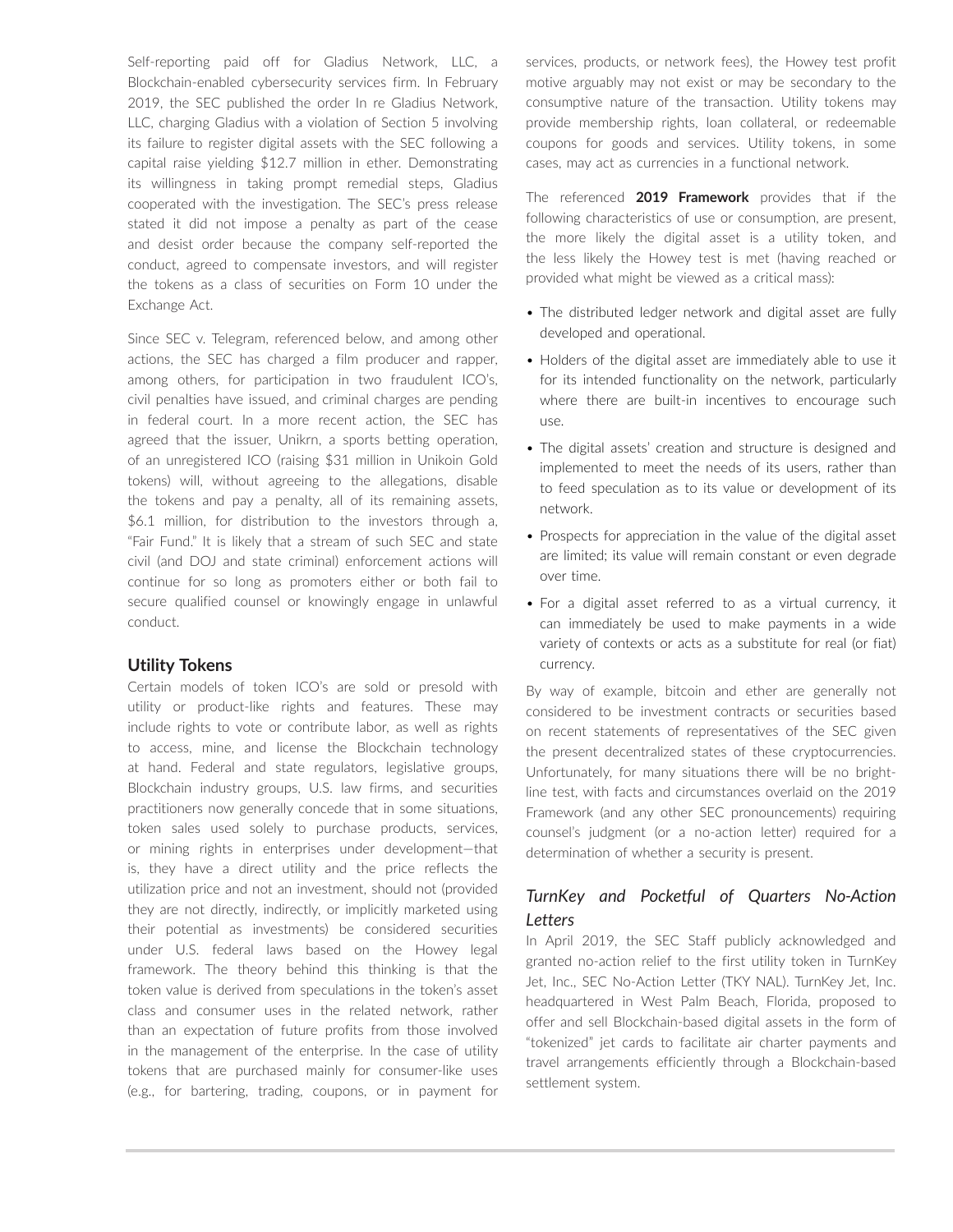The SEC's response contained the conditions below, which may be seen especially restrictive where the token product in question may not have been ever considered an investment contract, but for its context as a Blockchainbased token:

- TKJ would not be permitted to use any funds from token sales to develop the TKJ platform, network, or app, and each of these will be fully developed and operational at the time any TKJ tokens are sold.
- The tokens will be immediately usable for their intended functionality (purchasing air charter services) at the time they are sold.
- TKJ tokens will restrict transfers of tokens to TKJ wallets only, and not to wallets external to the platform.
- TKJ would only sell its tokens at a price of \$1 per token throughout the life of the program, and each token will represent a TKJ obligation to supply air charter services at a value of \$1 per token.
- If TKJ offers to repurchase tokens, it will only do so at a discount to the face value of the tokens.
- The token would be marketed in a manner that emphasizes the functionality of the token, and not the potential for the increase in the market value of the token.

The SEC Staff issued a second no-action letter in July 2019 to Pocketful of Quarters, Inc. (POQ NAL), an online video gaming company (POQ), allowing the company to issue its "Quarters" to video gamers as a "universal gaming token" without registration. The Quarters have an unlimited supply and fixed price, and unlike in TKY NAL are also exchangeable by certain developers and influencers for ETH although no exchanges are to occur outside the Quarters platform. The conditions outlined in the POQ NAL mirrored those in TKJ while also adding an additional condition that the Quarters could only be exchanged by the game's developers and influencers (with approved accounts) for ETH at predetermined exchange rates. Additionally, the POQ NAL stipulates developers and influencers with special exchange accounts must undergo Know Your Client / Antimoney Laundering reviews initially and on an ongoing basis.

Fortunately, and in line with the creation of FinHub and helpful to practitioners, the SEC now emphasizes a coordination between the SEC Staff and market innovators to develop solutions to difficult legal questions within the Howey framework that will allow socially beneficial advancements. Practitioners may receive further guidance from the FinHub staff related to structuring the token, features of the digital asset, and operation of the network to determine if seeking a no-action letter may be warranted under the circumstances.

Certainly, this is only the beginning of the utility token story. The TKJ NAL met with some commentary that the staff no-action letter-imposed conditions on what was clearly a non-security. At the least, some experienced securities practitioners may take comfort from TKJ and POQ that the SEC has been willing to exempt stored value digital assets under certain conditions and advise their clients accordingly.

#### **SEC v. Telegram**

The SEC's enforcement action against Telegram Group Inc. and its wholly owned subsidiary TON Issuer Inc. (Telegram Entities or Telegram) in October 2019, is an important development in the regulation of digital assets as securities. In its complaint for a temporary restraining order, the SEC alleged the cryptocurrency network engaged in the unregistered sales of securities to finance its business by selling approximately 2.9 billion Grams to 171 initial purchasers worldwide of which 39 were U.S. investors. The Telegram Entities, organized in the British Virgin Islands, created an encrypted messaging application with over 300 million users that developed a following within the cryptocurrency community.

The SEC sought to enjoin the Telegram Entities from delivering the Grams it sold under securities purchase agreements to initial purchasers in 2018, stating it was anticipated that upon distribution, the initial purchasers would act as "underwriters" as defined under Section 2(a) (11) of the Securities Act and resell the Grams into a secondary public market in an unregistered offering of securities. On March 24, 2020, the U.S. District Court for the Southern District of New York issued the injunction in favor of the SEC with analysis under the Howey test barring the delivery of Grams and finding that the SEC had shown a substantial likelihood of proving that Telegram's sales were part of a larger scheme to unlawfully distribute the Grams to the secondary public market, setting aside representations, warranties, and undertakings of the initial purchasers to take the Grams for the investor's own account and not with a view towards, or for resale in connection with, sale or distribution.

Telegram gave notice of the offering filing on two occasions the Form D Notice of Sales of Securities with the SEC in January 2018 and March 2018, checking the exemption Rule 506(c), describing the type of security as a "Purchase Agreement for Cryptocurrency" with a minimum investment of \$1,000,000. The Form D notices stated the offering was made under a claim of federal exemption under Rule 506(c) and/or Regulation S under the Securities Act of 1933. According to court records, representatives of the SEC and the Telegram Entities were in discussions during 2019 regarding the launch of the Gram Network.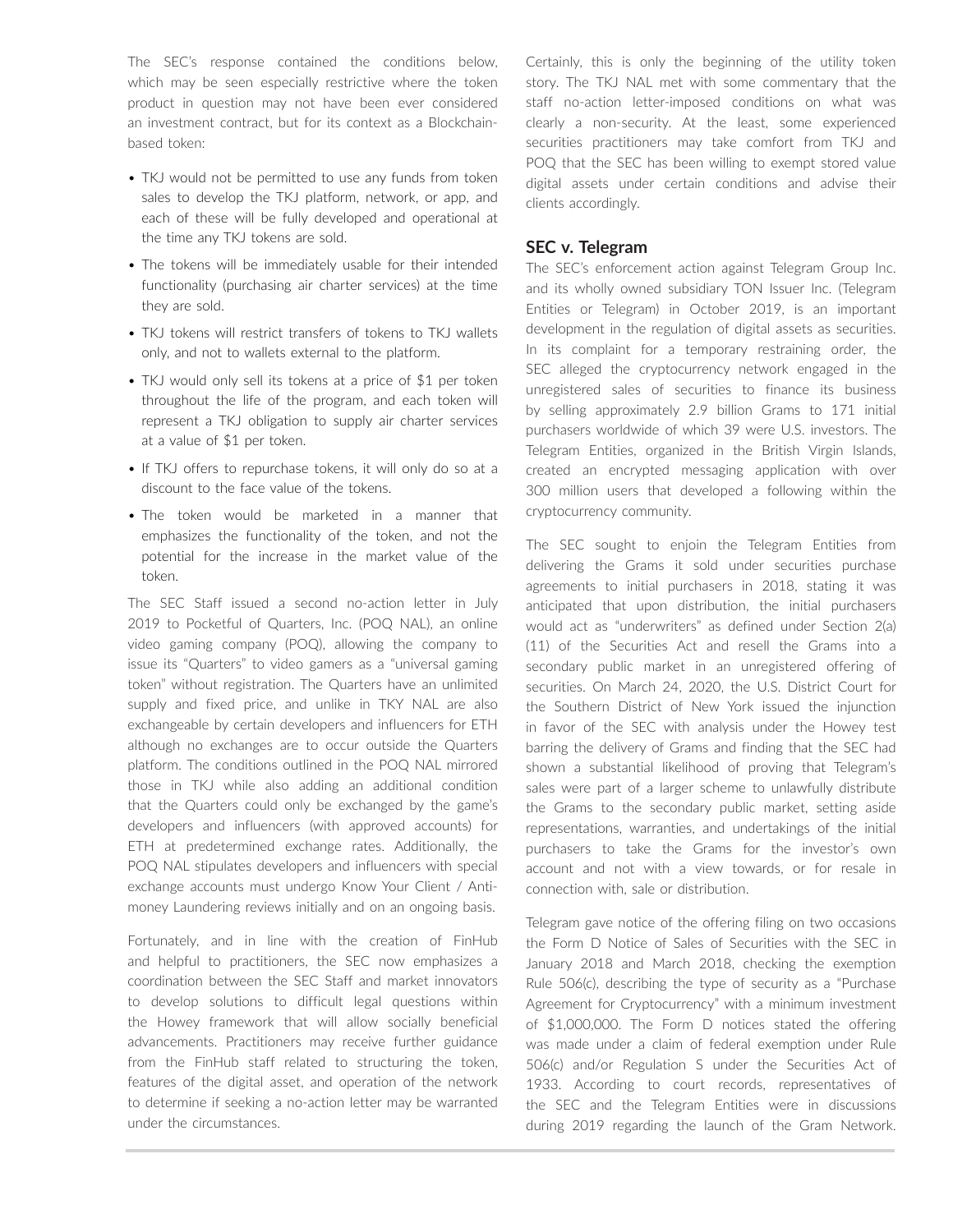Although notices were filed with the SEC purporting to claim a Regulation D exemption, the court stated that no private placement exemption was available given that the purchase agreements were part of a larger scheme to evade the registration requirements of the U.S. federal securities laws by making a public distribution of the Grams. Moreover, in a subsequent clarification-of-order hearing in which Telegram argued that the ruling should not apply to foreign purchasers where substantive foreign law applied to the purchase agreements, the court upheld the injunction on the basis that Telegram's operational scheme, which contemplated that purchasers would be able to sell into a public secondary market, would likely result in U.S. purchasers despite post-preliminary injunction issuer devised plans to safeguard against future sales to U.S. purchasers; given the anonymous nature of subsequent purchasers whose assurance at the time of purchase of non-U.S. connection provided the court insufficient comfort as neither efficacious or enforceable even if the issuer would have adopted such plans before the preliminary injunction hearing and have drafted its original unamended agreements with existing purchasers to have so provided.

The Telegram Court's conclusion that Telegram in "economic reality" conducted a single transaction (aggregating the initial purchase agreement contract, with the subsequent delivery of the Grams later in time, coupled with eventual resales of those Grams) should be carefully evaluated as it may be that under differing facts and circumstances it would seem that another more-favorable-to-issuer result should yield. Perhaps, out of an abundance of caution, a no-action letter should be sought by issuers in similar, but apparently compliant, circumstances as the SEC in Telegram took what under various IRS case reasoning would be a step-transaction or substance over form approach. Under the SEC Staff's FINHub guidance (including Director Hinman's 2018 speech), the evaluation of a digital asset as a security, commodity, or other utility asset should be evaluated over time as should the decentralization and functionality of the network (including the status postnetwork launch) at the time of delivery and/or resale of the digital assets. Clearly, the SEC and district court decision forewarns that under an "economic realities" approach, the Purchase Agreement representations and warranties must be carefully structured and aligned with the developers marketing materials, the disclosure materials, and the stage of development of the Network.

In June 2020, the SEC announced that it obtained court approval of settlements with the Telegram Entities to resolve charges that Telegram's unregistered offering of digital tokens called "Grams" violated the federal securities laws. The Telegram Entities agreed to return more than \$1.2 billion to investors and to pay an \$18.5 million civil penalty.

#### **Filling the Gap – Proposed Rule 195: When Is a Token Transaction Not a Securities Transaction?**

In an unusual action by an SEC commissioner, on Feb. 6, 2020, Commissioner Peirce delivered an undaunted speech at the International Blockchain Conference in Chicago entitled Running on Empty: A Proposal to Fill the Gap Between Regulation and Decentralization, accompanied by a preliminary proposal for a three-year nonexclusive safe harbor for network development projects to issue tokens which should not be treated as traditional securities transactions under the Howey test for investment contracts. Describing a "regulatory Catch-22," Commissioner Peirce focused on the void in a U.S. regulatory framework which does not currently, under the Howey test considerations, allow the network developers transfers of their tokens into the hands of other network participants and users of the would-be network enabling the network to move towards and achieve network maturity. The proposed Securities Act Rule 195, authored solo by Commissioner Peirce, one of five SEC commissioners, outlined a framework under which developmental tokens would be afforded a registration exemption for up to three years if the proposed rule were made policy.

Key conditions in the proposed Rule 195 safe harbor include the following:

- The initial development team for the digital asset must intend the network to be fully decentralized or functional within three years and take reasonable efforts to achieve that end.
- The initial development team must disclose information on a freely accessible public website, as well as commit to provide any subsequent material updates, including disclosures of source code, transaction history, the token launch, supply and release process, and timeline for network development.
- Tokens must be sold for the purpose of facilitating access to, participation on or the development of the network.
- The initial development team must undertake good faith and reasonable efforts to create secondary market liquidity.
- A notice must be given to the SEC of distribution of the tokens with a member of the network development team attesting that all the conditions of the safe harbor are satisfied.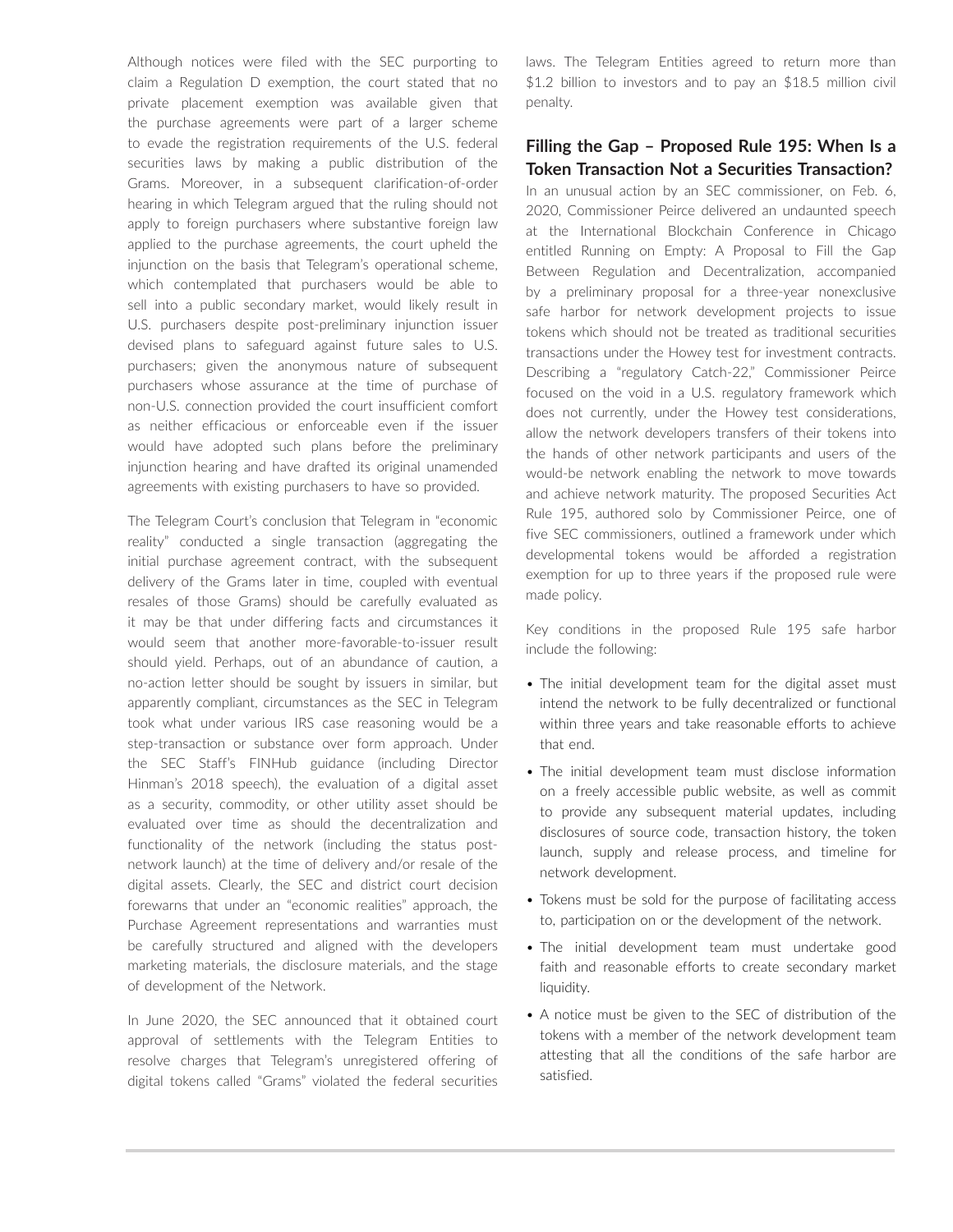The Rule 195 proposal envisions that the initial development team disclosure will in fact be subject to the anti-fraud rules of the Securities Act and that if network maturity were not achieved within the three-year safe harbor registration, under the Securities Act would be required. At the end of the three-year period, digital asset transactions would not be deemed a securities transaction if the network is either a decentralized or functioning network on which the digital asset can be used for the exchange of goods or services. The proposed Securities Act Rule 195 would also create an exemption under the Exchange Act of 1934, allowing token exchanges to facilitate digital asset sales transactions that were conducted pursuant to the rule. These exchanges would be considered exempt from the Exchange Act's definitions of "exchange," "broker," and "dealer" if activities are conducted pursuant to Rule 195.

The draft Rule 195 followed on the heels of the SEC's October 2019 filing of the publicized complaint and motion for a restraining order against the Telegram Entities from continuing their ongoing offering of Grams. Commissioner Peirce's proposed safe harbor solution was timely and seems even more so juxtaposed with the Telegram outcome. Following Telegram, the stark regulatory gap between digital asset development and decentralization is further pronounced with continued significant economic consequences for market participants unable to complete their projects some years in the making.

As of the time of this update, the Rule 195 token safe harbor has not, to date, been included in SEC proposed rulemaking releases. The framework could, alternatively, be the starting point for other draft federal and/or state legislation addressing the current void for network developers in transferring their digital assets and evolving into the decentralized network.

#### **Simple Agreement for Future Tokens or Equity (SAFTE)**

The Simple Agreement for Future Tokens or Equity (SAFTE) was proposed in 2016–2017 as a compliant investment contract to facilitate the initial funding of Blockchain-based offerings made to accredited investors. The SAFTE, as generally structured, is a derivative instrument designed to effectuate the future issuance of tokens in order to obtain the financing needed to fund a tech product or system prior to its development or commercial launch, and may represent a promise for future tokens at a fixed price in effect, a simple promise to issue a certain number of tokens based upon the happening of one or more future events. The SAFTE agreement may be structured so that investors receive these tokens if and when the network launches. The SAFTE (or similar investment structure) could also be used to raise funds for further network or other related development with tokens to issue at a future time based upon the happening of certain events. In each setting, the SAFTE may be a forward contract regulated by the Commodity Futures Trading Commission (CFTC), if no exemption from such regulation exists, and, thus, network developers should seek legal counsel in the careful drafting of these instruments if considered for use. From an investment standpoint, one would need close scrutiny to help determine whether such investment has value, and, if so, what that value is (and its believed present and future bases to make any determination about its place as a small part of an investment portfolio). The SAFTE, analogous in structure to the crowdfunding SAFE (Simple Agreement for Future Equity) should not—ever—be characterized as standard, simple, or safe. The SAFTE framework of preselling tokens has generated skepticism—and among many, cynicism—in the legal community on several grounds including oversimplification of securities laws and material omissions. This framework, if followed, is likely, in most settings, to result in a heightened risk to investors, token price manipulation, and fraudulent trading practices. At the same time, a SAFTE agreement is the security being offered by Blockstack in its Regulation A+ offering, with tokens delivered over time when and if the agreement milestone is met. The milestone, in the case of Blockstack, is an operational network with token functionality as determined by the company in its sole discretion. Among the various considerations frequently not discussed by issuers of SAFTE include such matters as (1) what happens if no agreement milestone is met; (2) what compensation limitations over what time periods are the parameters on senior management payments; and (3) what exit plan, if any, is there.

### **State Law Developments**

The legal landscape governing Blockchain technology is evolving constantly. As of September 2020, state legislation granting legal validity to Blockchain-based distribution (and in some cases, smart contracts) has been passed in multiple state jurisdictions. A compendium of state law is beyond the scope of this writing; however, the state law focus during 2019–2020 is the passage of laws addressing the application of state money transmitter laws to virtual currencies, treatment of digital assets under state securities laws, and the recognition of Blockchain records under corporate laws. Some noteworthy mentions include, without limitation: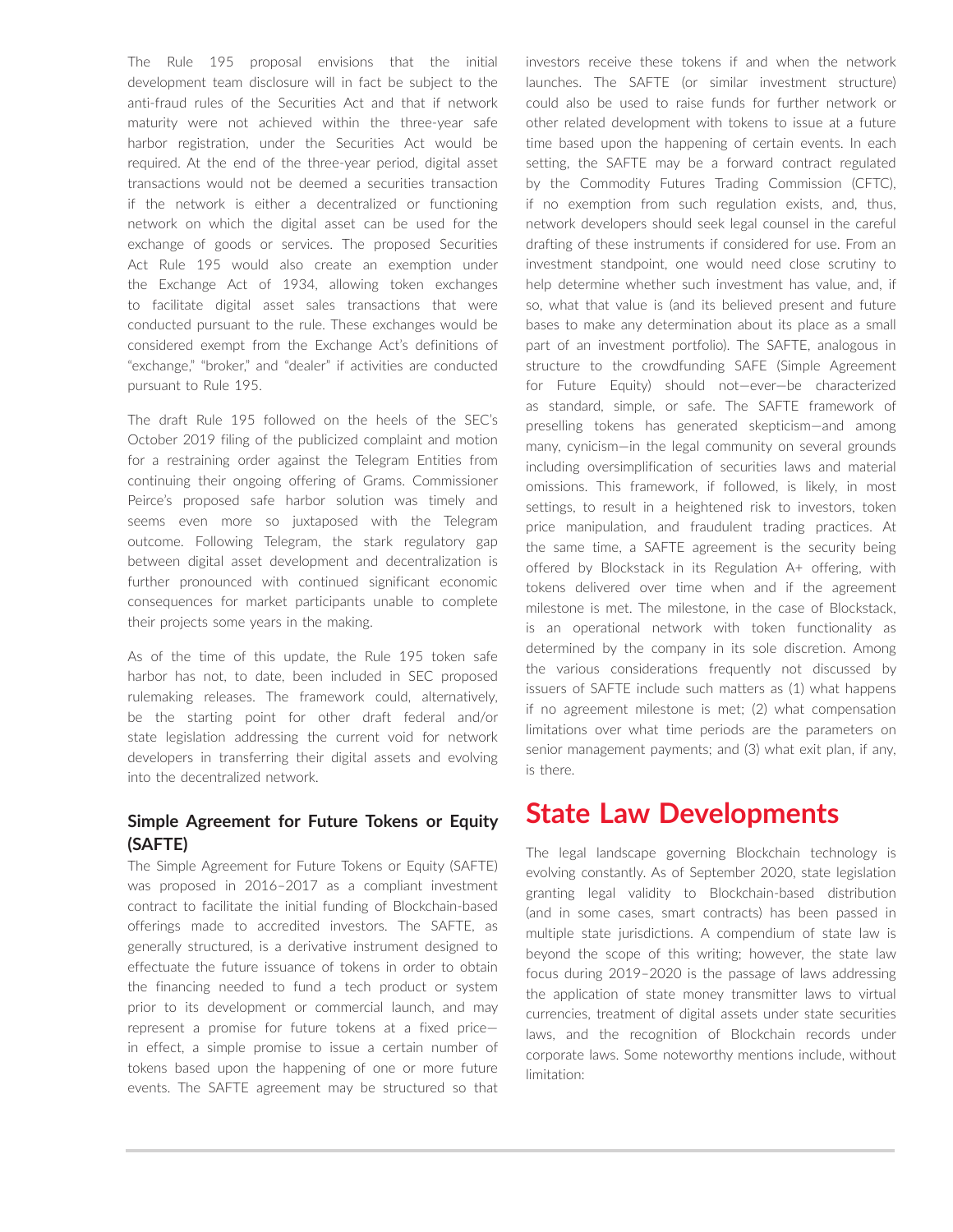- The passage of a state regulatory sandbox for FinTech businesses in Arizona and Utah (and introduction of a similar bill in Florida to create a Financial Technology Sandbox)
- Delaware's corporate laws recognizing Blockchain corporate records
- Bills and resolutions related to Blockchain pending in Illinois (Blockchain Technology Act, which provides for permitted uses of Blockchain technology and limitations on local government to restrict the technology), California (the pending bill authorizes a county, until Jan. 1, 2022, to issue certified copies of marriage records by means of Blockchain technology and would exempt those records from the required physical properties and features in the provisions of current law), and elsewhere as this list is changing monthly

In 2020, Louisiana became the second state following New York to adopt a virtual currency regulation entitled the Virtual Currency Businesses Act, effective August 1, 2020, requiring licensure of virtual currency businesses and establishing requirements to apply for licensure. New York's forward-looking "BitLicense" regulation has been in place since June 2015, when the New York State Department of Financial Services issued its virtual currency regulation under the New York Financial Services Law. Globally, financial regulators are, on a weekly basis, issuing penalties, official permissions, regulations, and missives related to cryptocurrency transactions. Nearly all state jurisdictions have now addressed the growing digital economy in some respect, including at the least legislation establishing task forces and initiatives to study the respective jurisdictions needs for the growing digital economy balanced with consumer protections. Federally, the Office of the Comptroller of Currency, having a specially authorized FinTech charter yet having lost to New York in federal court (appeal pending) in a challenge to the FinTech authorization, has recently announced its willingness to issue a FinTech charter for payments without requiring the institution to be a depository. Clarity, as to whether states (under virtual currency regulations such as New York), the federal government (under potential payment only banking charters) or both, depending on jurisdictions and whether involving a security or commodity, will be the applicable regulatory regime(s) to govern will be some time in coming.

#### **Rocky Mountain Utility Token Law**

Wyoming, Colorado, and Montana are the leading state jurisdictions carving out a utility token exemption (in Wyoming and Montana) and a digital asset transactional exemption (in Colorado) from their state securities statutes.

#### *Wyoming Utility Token Act*

Advocates for the sweeping Wyoming legislation embracing financial technology over the past year have called the state "the Delaware of digital asset law." In addition to other laws, the "Wyoming Utility Token Act-property amendments," in 2018, established a new asset class under the state's law, defining "open blockchain tokens with specified consumptive characteristics [as] intangible personal property." The utility tokens do not require an exemption from federal securities laws, and the legislation states that:

The open blockchain tokens governed by this act do not constitute securities because a person who is sold a consumptive open blockchain token cannot receive a cash payment or share of profits from a developer or business, but will instead receive a fixed amount of consumable services, content or property.

#### *Colorado Digital Token Act*

The Colorado Digital Token Act (Colorado Act) became effective August 2019, under which legislation Colorado businesses will be permitted to effect transactions involving the sale and transfer between certain persons of digital tokens secured through a decentralized ledger or database, with a focus on the production, distribution, and consumption of goods. Transactions under the Colorado Act will be exempt from the securities registration requirements under the Colorado Securities Act (CSA), and those persons dealing in these digital tokens will be exempt from the securities broker-dealer and salesperson licensing requirements under the CSA.

#### *Montana Bill Titled "Generally Revise Laws Relating to Cryptocurrency"*

Montana is the third Rocky Mountain state to pass legislation which became effective July 1, 2019, exempting Blockchain-based tokens from securities laws so long as the tokens have a "primarily consumptive" purpose, defined as having a primary aim to "provide or receive goods, services, or content including access to goods, services, or content." The bill provides that tokens that qualify for the exemption must be available no more than 180 days beyond its date of sale or transfer, and initial buyers of the tokens are not permitted to transfer the token until its consumptive purpose is available.

#### **Key Initial Steps to Prepare and Raise Capital and Launch a Blockchain Technology Venture**

To ensure the success of a Blockchain technology business, consider the following actions mission critical prior to the commencement of the STO: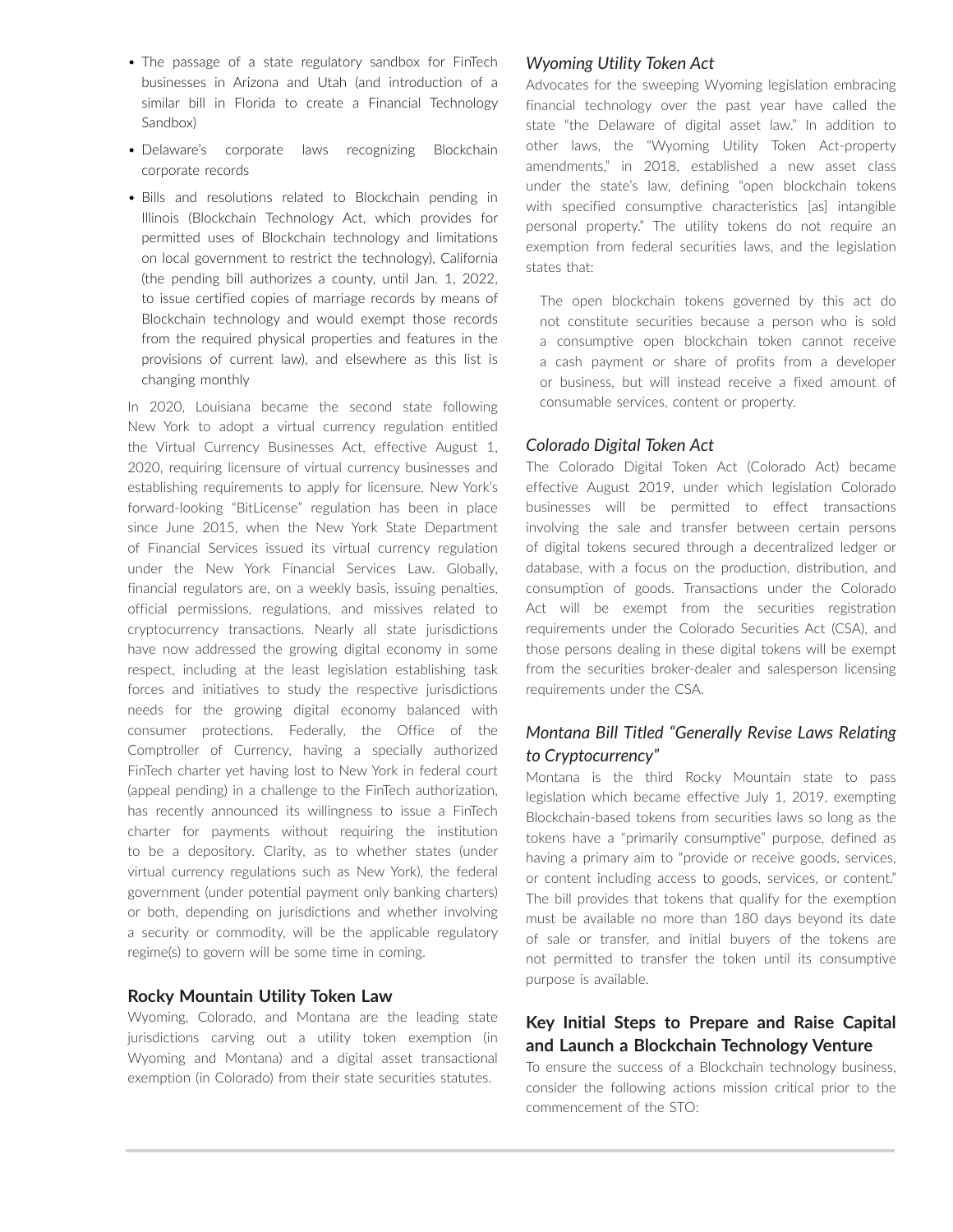- 1. Consult with and ensure the availability of a dedicated team of developers with prior experience in Blockchain coding and web development.
- 2. Prepare a legitimate and comprehensive white paper describing the planned development of the technology business, including a persuasive case for the economic and/or social benefits of (and need for) the to-bedeveloped network, solution, product, platform, or service and read through and try to understand the Howey test and 2019 Framework as they will be fundamental to step 4. Unless a business plan and issuance can be compliant with both (which is believed by the authors to be infrequent, at best), expect that the money to be raised must be fully compliant with all securities laws and will be expensive to put together and very uncertain of success, at best.
- 3. Incorporate or organize the business in a state, such as Delaware, with statutory recognition or pending legislation for Blockchain protocols and smart contracts. For example, the recently revised Delaware General Corporation law makes it possible for entities to place shareholder records such as issuances, sales, and redemptions on a computer-based distributed ledger.
- 4. Consult with a seasoned securities attorney in the planning stages of the capital raise to evaluate the technology which supports the digital asset, and have counsel evaluate the project vis-à-vis the Howey test and the 2019 Framework to determine the factors likely to be controlling.
- 5. Employ a multidisciplinary approach in building a team of legal advisors with the securities, technology, and tax structuring considered at the outset. In that vein, developers of Blockchain-based networks should be aware of potential regulation under the following additional state and federal laws:
	- a) Technology and intellectual property laws
	- b) Cybersecurity and privacy laws
	- c) FinCen and state money transmitter business laws
	- d) Commodities laws

e) FTC, consumer protection, and business opportunity laws

- f) Tax laws
- g) Banking laws

# **Other Key 2019–2020 Developments**

#### **Inaugural Security Token IPO Declared Effective by the SEC**

Gibraltar-based INX Ltd. launched its long-awaited initial public offering of INX security tokens (INX Tokens) on August 20, 2020, over two years after filing its initial draft registration statement on Form F-1 in July 2018, confidentially, with the SEC. The INX registration marks the first registered offering of security tokens declared effective by the SEC. Prior to INX, at least two other issuers noted earlier have successfully qualified security token offerings with the SEC under the Regulation A, Tier 2 offering exemption. The INX Tokens are being offered directly to the public in a self-underwritten offering by officers and directors of the company at an initial public offering price of \$0.90 per Token.

The INX offering is being conducted in 14 U.S. states on a minimum-maximum basis with minimum gross proceeds of \$7.5 million sold as a condition to the offering proceeding. Until it satisfied (which it did on Sept. 10, 2020) satisfaction of this condition, all subscription payments, in U.S. dollars, were transmitted to an escrow agent. On Sept. 14, 2020, each of U.S. dollars, bitcoin, and ether were accepted for payment of subscriptions using an exchange rate calculation using the two indices described in the prospectus. Secondary trading of the INX Tokens is proposed on an INX securities trading platform to be launched once regulatory approvals are received.

According to the prospectus, INX intends to establish both a digital currency and a securities trading platform through its subsidiaries, becoming a regulated solution for trading Blockchain assets. INX emphasizes it intends to provide regulatory clarity to Blockchain assets by differentiating between security and non-security Blockchain asset classes and providing trading opportunities for each class. INX also has said it seeks to obtain money transmitter licenses or become qualified to operate in most U.S. states within nine months after obtaining the minimum offering amount of this offering in addition to plans to register as a licensed broker-dealer.

The prospectus further states each INX Token (including fractions of INX Tokens) will entitle its holder to share in distributions of the company's cumulative net cash flow from operating activities, as well as entitling a holder to use the token as a form of payment for transaction fees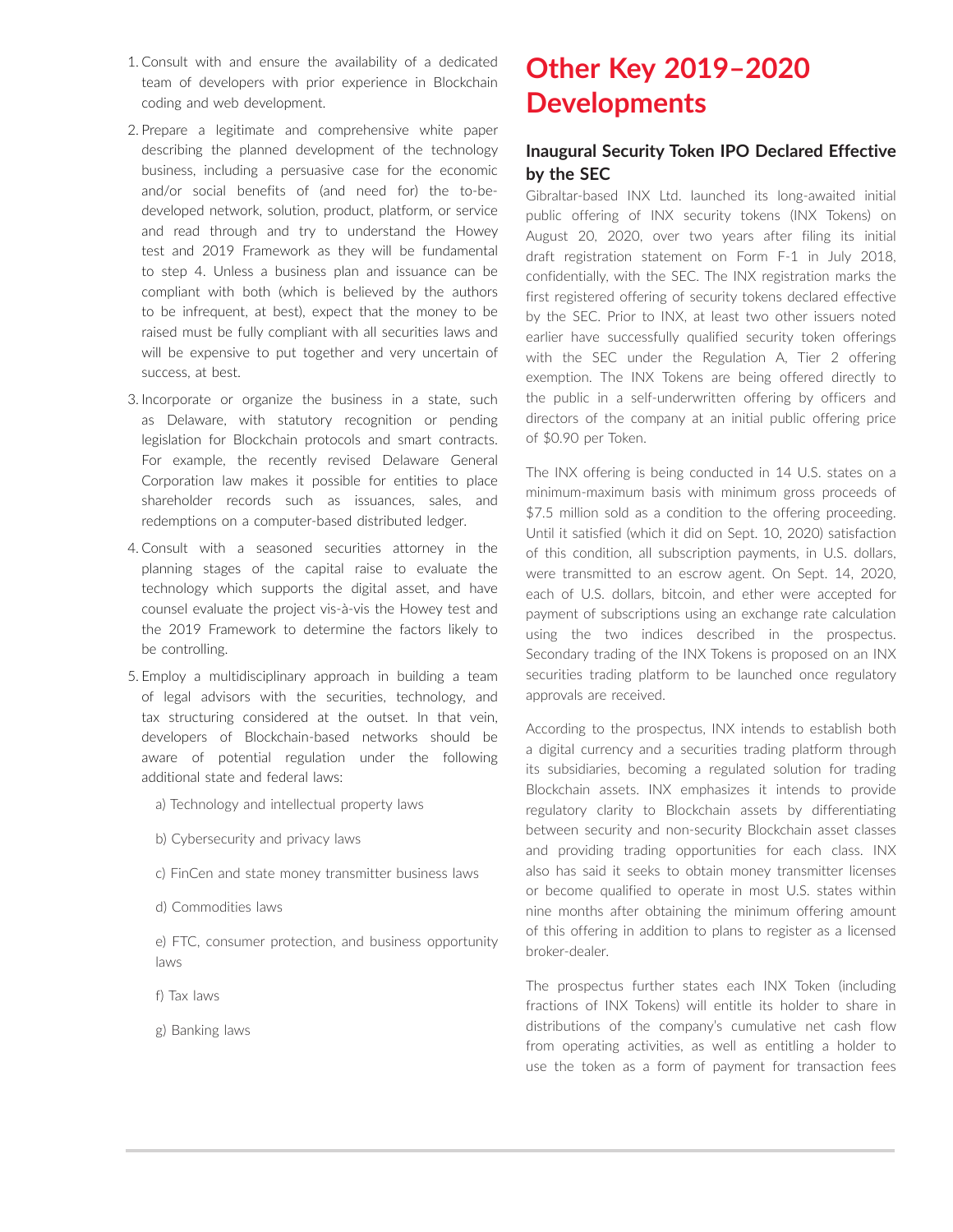on its future INX securities trading platform the company's proposed platform for the trading of security tokens, and other discounts. The INX Tokens holders will be additionally entitled to promotional discounts on transaction fees on the to-be-launched INX digital trading platform although those discounts are promotional and not a right associated with ownership of the INX Token.

If INX is successful in both the token capital raise and in launching compliant trading platforms for digital assets and token securities, the INX offering and business model will inevitably lead to migration of offshore native token issuers back to the United States.

#### **Global Regulators Proceed Cautiously Towards a Stablecoin?**

Stablecoins this year gained attention as alternative currency projects have been unveiled including the Facebook Libra project and although they should have less risk for consumers, they face regulatory scrutiny given the potential for stablecoin arrangements to scale quickly. Stablecoins are generally digital assets designed to maintain a valuation pegged to one or more traditional currencies to protect against volatility. The value of the traditional currency or other underlying asset typically determines or affects the market value of a stablecoin. A stablecoin may also employ algorithmic means to stabilize the market value of the stablecoin, by adjusting its supply in response to changes in demand. An objective of building a payment instrument on a basket of underlying multinational currencies is to increase global acceptance by limiting fluctuations in the value of the basket of currencies relative to any given currency. Earlier in the year, the global Financial Stability Board (FSB), the international financial standards, and policy making board established at the G20 summit, began to review the risks associated with global stablecoins (GSCs), as distinguished from GSCs from other digital assets and other stablecoins, and released a consultative document proposing 10 highlevel recommendations that are addressed to authorities at jurisdictional level to advance consistent and effective regulation and supervision of GSC arrangements. The current risks of GSC arrangements as outlined in the consultative release include:

- Challenges for financial stability
- Consumer and investor protection
- Data privacy and protection
- Financial integrity, including compliance with rules governing anti-money laundering and countering the financing of terrorism and proliferation (AML/CFT)
- Tax evasion
- Fair competition and anti-trust policy
- Market integrity
- Sound and efficient governance
- Cybersecurity and other operational risks
- The safety, efficiency, and integrity of financial market infrastructures (FMIs) (e.g., payment systems) –and–
- Resolution and recovery considerations

The Federal Reserve Board released in June 2020 an economic study assessing the impact of a digital currency backed by a two-currency basket. The paper, titled "Global Demand for Basket-Backed Stablecoins," states, under initial modeling, that fears of a so-called global stablecoin replacing domestic sovereign currencies may be overstated. Whether or not the United States is an early adopter, globally we are on the precipice of a digital native currency with government backing whether it be in the form of a stablecoin or central bank issued digital currency (linked to fiat currency).

#### **National Bank Custody of Crypto**

The OCC published an interpretative release on July 22, 2020, which may clear a path forward for banks to custody their customers' cryptocurrency assets. For the first time, the OCC has concluded a national bank may provide cryptocurrency custody services on behalf of customers, including providing permissible banking services to any lawful business they choose, including cryptocurrency businesses, so long as they effectively manage the risks and comply with applicable law. The interpretive release makes clear the term "cryptocurrency" as used in the release encompasses virtual currencies as well as digital assets that are not broadly used as currencies. The release confirms the legal authority for both national banks and federal saving associations (FSAs) to provide safekeeping services for digital activities and, specifically, that national banks may escrow encryption keys used in connection with digital certificates because a key escrow service is a functional equivalent to physical safekeeping. The interpretative release provides that holding the cryptographic access key to a unit of cryptocurrency is an electronic corollary of these traditional safekeeping activities. The OCC's regulations expressly authorize national banks to perform, provide or deliver through electronic means and facilities any activities that they are otherwise authorized to perform. Because national banks are authorized to perform safekeeping and custody services for physical assets, the interpretive release provides guidance that national banks are likewise permitted to provide the same custody services by electronic means (i.e., custody of cryptocurrency).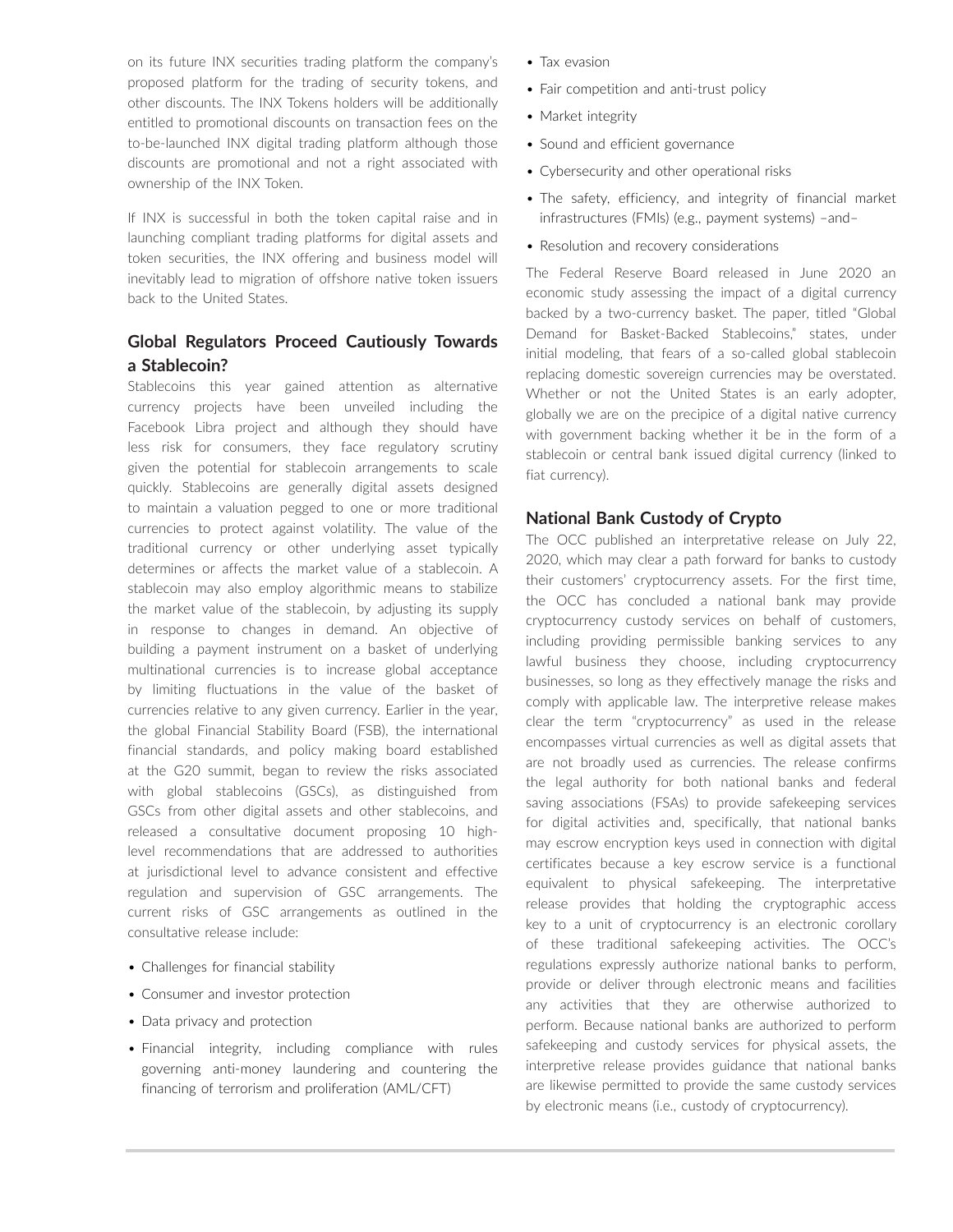### **Market Outlook**

Blockchain technology advanced during 2018–2020 with a view to transforming business processes and is now increasingly differentiated from the development of underlying cryptocurrencies supported by the Blockchain. It is likely that many visionary research and development companies formed around or inspired by distributed ledger technology are currently stifled by the lack of clear guidelines from the multiple regulators that have expressed or exerted authority in this area. Distributed ledger technical impediments such as scalability, cybersecurity, privacy, custody of assets, mining processing time, and integration of systems will continue to be a significant focus for both STO and non-STO tech firms.

The SEC and the U.S. regulatory community will continue to exercise some restraint where warranted and provide relief from enforcement actions and settlements to issuers self-reporting prior violations for failure to register, in the absence of fraud or misrepresentations.

Following *Munchee*, STOs are now regularly conducted as a private placement transaction (requiring compliance with all mandated disclosures) under Regulation D with no interaction with the SEC other than a required Form D filing. The small-cap and middle markets now have the SEC qualifications of two token issuers under Regulation A+ allowing a limited size offering available to the general public to move forward, further detailed below. Additionally, the INX Ltd. registration analyzed below will serve as a catalyst to other entrants willing to allocate significant monetary and temporal resources to innovate the Blockchain capital markets in the United States. If state legislative action is coordinated to follow similar policies and approaches to exemptions and registrations, again, smallcap and middle markets will be more likely to undertake public market capital raises in the U.S.

The **TKY NAL** and **POQ NAL** guidance coupled with the **2019 Framework** will assist issuers in gray areas. Determining when a digital asset, which may have begun its life cycle as an investment contract, has evolved into a non-security utility token or some other form of nonsecurity virtual currency or commodity is but one example. This difficult question of when a network is decentralized and management efforts (or efforts of the AP and in the context of the Howey analysis) are no longer relevant will remain a complex facts-and-circumstances analysis aided, yet not resolved, by the evolving contours of potential regulatory safe-harbors, future no-action letters, and the inevitable case law to follow. Definitive answers in other areas, such as secondary markets, digital asset custody, and

the applicability of the spectrum of other SEC, FINRA, and the alphabet ménage of other regulatory bodies' mandates, will require time, money, and patience to sort through.

The recent July 2019 SEC approved Blockstack PBC Reg A+ and YouNow, Inc. securities offerings—at a legal cost approximating \$1.5 million on a \$28 million raise and \$1.4 million on a \$50 million raise, respectively—provide useful indirect guidance on how to navigate—and perhaps structure—various aspects of an STO and, in measuring a client's business plan and operations against it, as a form of check in determining whether a given token is a security. For those not yet familiar, Blockstack, attuned to the heightened consumer interest in online privacy and user control of user generated data and in contrast to Google's, Facebook's, and other centralized networks approach, seeks a first-mover-of-scale advantage through an operational decentralized network which provides a decentralized approach to today's market-dominant centrally controlled browsers and social networking, email, word processing, and a host of other applications. It utilizes open source coding permitting developers and consumers to develop—through smart contracts and otherwise what seems to be one of today's compelling propositions: user-controlled decentralization of needed, useful, and beneficial applications for which the current centralized offerings provide not. Whether Blockstack's network—and business model—will rapidly expand through whatever capital is raised from its A+ offering is unknowable. What is knowable is that Blockstack and YouNow's investment in a costly legal and regulatory process to define, address, and refine its business model and methods in order to withstand SEC scrutiny of the many thorny issues it was required to solve are the same ones likely to be involved with most STOs. The efforts of these pioneers will be of much benefit to every future issuer of an STO.

U.S. lawmakers are at last acknowledging Blockchain as a permanent internet integrated feature. Committees in the House of Representatives are now, at the time of this update, advancing the Blockchain Innovation Act, the Digital Taxonomy Act, and the Advancing Blockchain Act. Congressional sponsors for these bills have stated the new legislation is intended to help ensure use of the benefits of Blockchain technology to help curb fraud and provide other consumer benefits. Congressman Darren Soto of Florida is a co-sponsor of the Digital Taxonomy Act (with Congressman Warren Davidson of North Carolina), advocates for regulatory clarity to Blockchain technology, and used the COVID-19 pandemic medical research to identify candidates for antiviral therapies, including Remdesivir, as an example of how Blockchain, an immutable repository for data sets, enables data to be credible